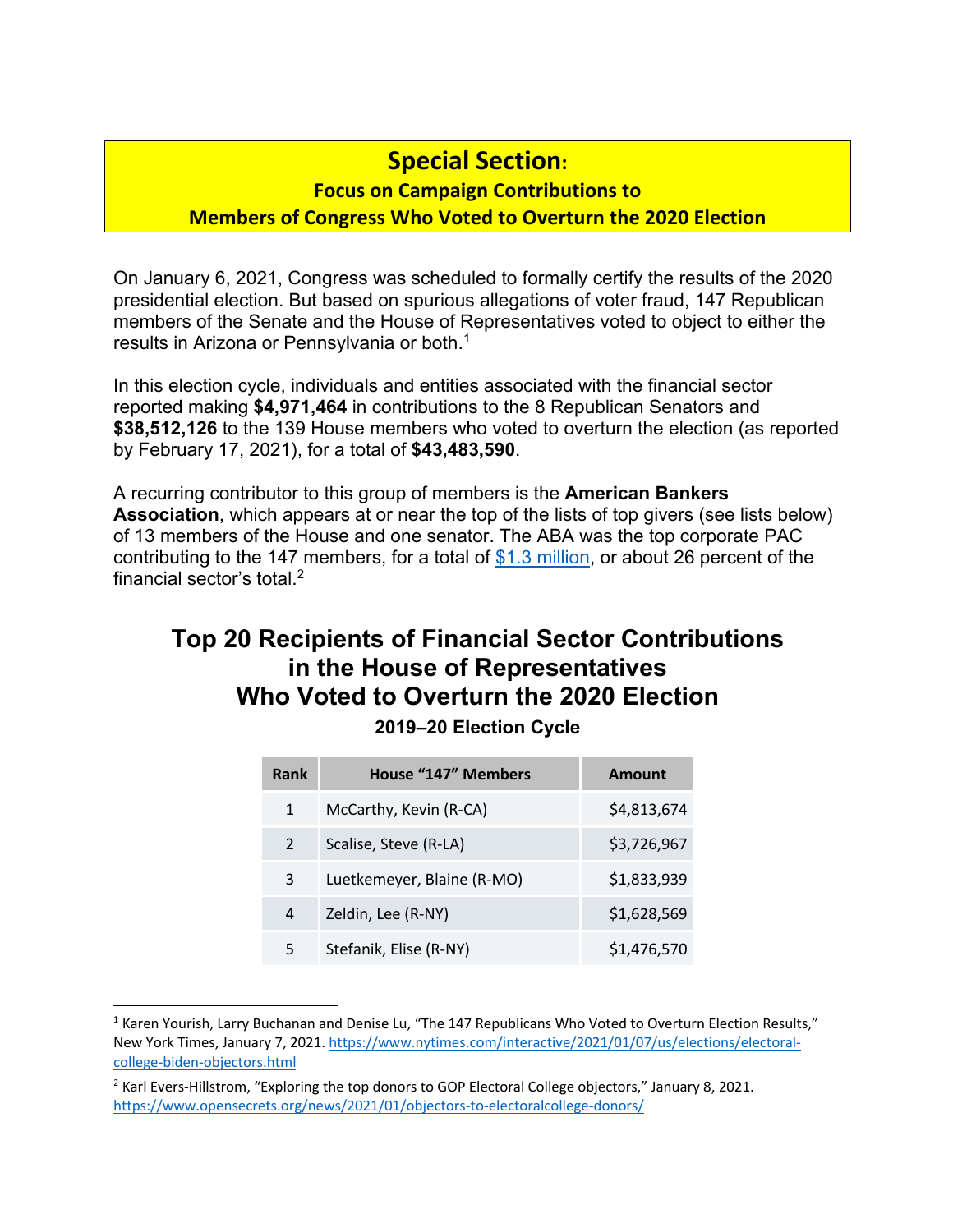| Rank | <b>House "147" Members</b> | <b>Amount</b> |
|------|----------------------------|---------------|
| 6    | Nunes, Devin (R-CA)        | \$1,246,344   |
| 7    | Williams, Roger (R-TX)     | \$821,286     |
| 8    | Budd, Ted (R-NC)           | \$769,125     |
| 9    | Hudson, Richard (R-NC)     | \$736,153     |
| 10   | Jordan, Jim (R-OH)         | \$723,543     |
| 11   | Gooden, Lance (R-TX)       | \$678,750     |
| 12   | Kelly, Mike (R-PA)         | \$642,162     |
| 13   | Kustoff, David (R-TN)      | \$619,168     |
| 14   | Arrington, Jodey (R-TX)    | \$609,707     |
| 15   | Walorski, Jackie (R-IN)    | \$586,286     |
| 16   | Mooney, Alex (R-WV)        | \$546,256     |
| 17   | Smith, Jason (R-MO)        | \$533,355     |
| 18   | Van Drew, Jeff (R-NJ)      | \$521,853     |
| 19   | Chabot, Steve (R-OH)       | \$514,006     |
| 20   | Estes, Ron (R-KS)          | \$476,838     |

**Source**: Center for Responsive Politics – Special data release for AFR that excludes health insurers and includes contributions to leadership PACs.

Contributions of \$200 or more from PACs and individuals to federal candidates and their leadership PACs, released by the Federal Election Commission and downloaded by CRP on February 17, 2021. Contributions from an individual are categorized by the industry of her/his employer.

### **The 8 Recipients of Financial Sector Contributions in the U.S. Senate Who Voted to Overturn the 2020 Election 2019–20 Election Cycle**

| Rank | <b>Senators</b>          | Amount      |
|------|--------------------------|-------------|
|      | Tuberville, Tommy (R-AL) | \$1,084,255 |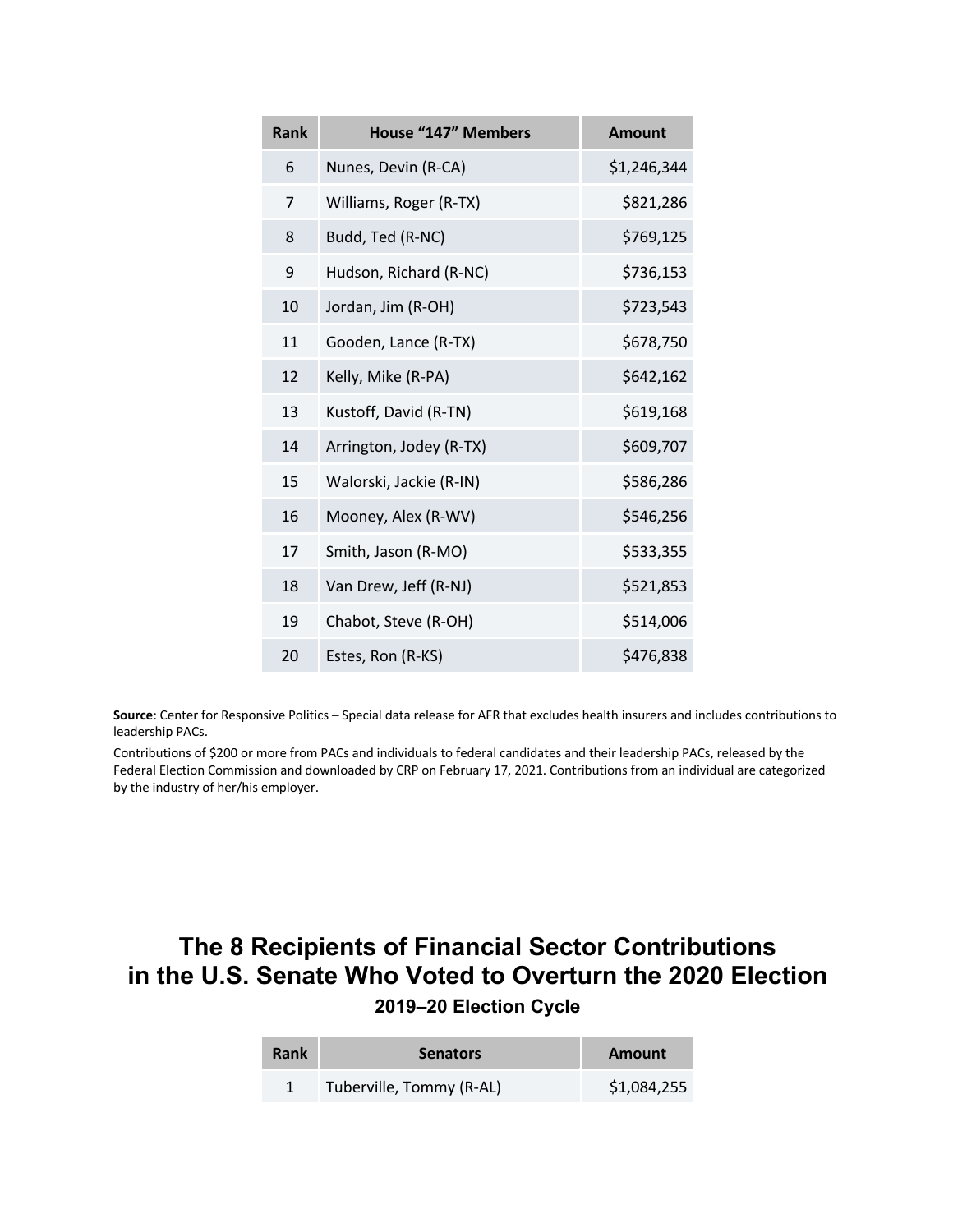| <b>Rank</b>   | <b>Senators</b>          | <b>Amount</b> |
|---------------|--------------------------|---------------|
| $\mathcal{P}$ | Marshall, Roger (R-KS)   | \$1,029,191   |
| 3             | Scott, Rick (R-FL)       | \$874,832     |
| 4             | Cruz, Ted (R-TX)         | \$670,468     |
| 5             | Kennedy, John (R-LA)     | \$518,607     |
| 6             | Hyde-Smith, Cindy (R-MS) | \$355,263     |
| 7             | Hawley, Josh (R-MO)      | \$275,400     |
| 8             | Lummis, Cynthia (R-WY)   | \$163,448     |

**Source**: Center for Responsive Politics – Special data release for AFR that excludes health insurers and includes contributions to leadership PACs.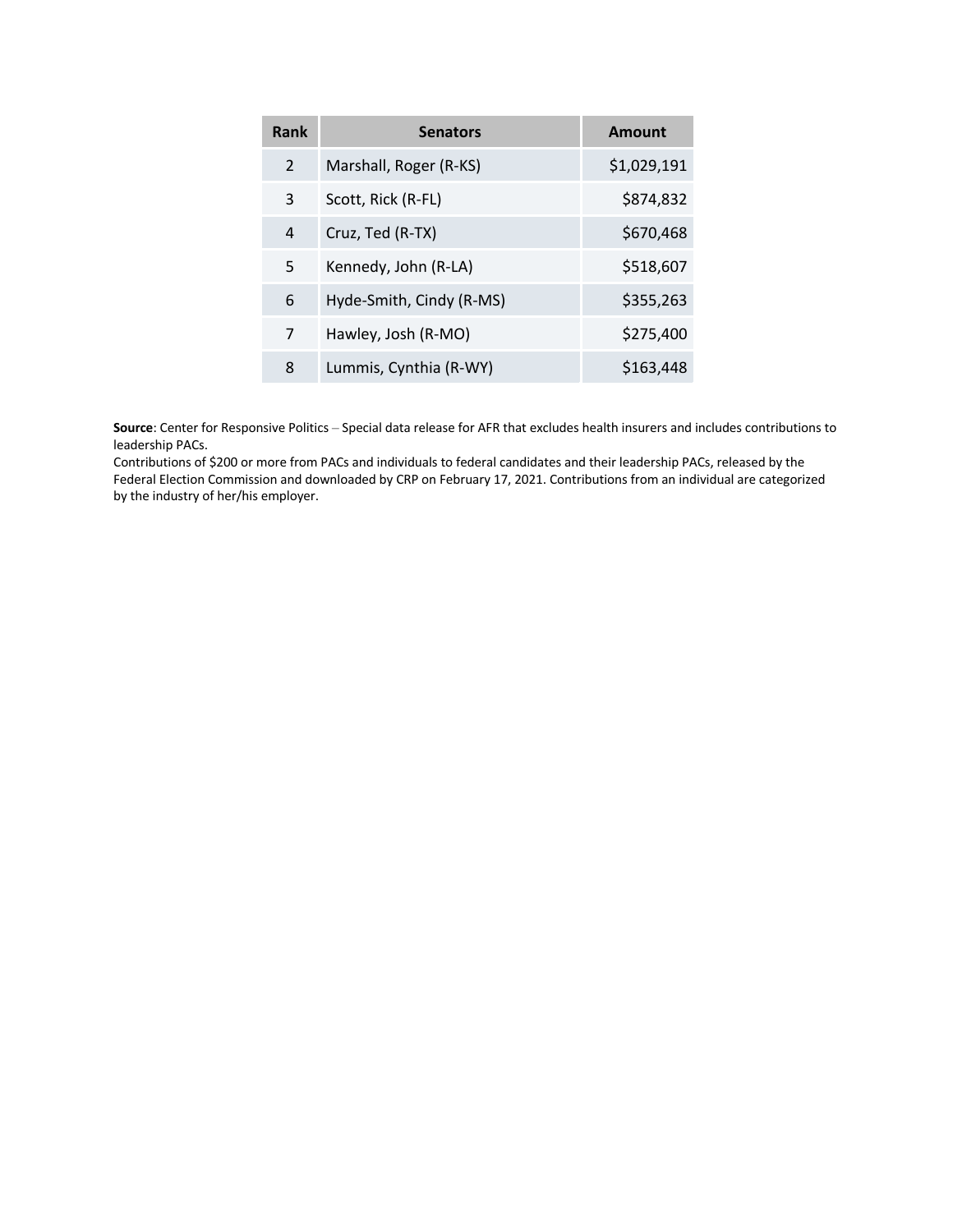## *Financial Sector Contributions to Top 20 Recipients Among Members Who Voted to Overturn the Election3*

# **The Top 20 Financial Sector Campaign Contributors to Representative Kevin McCarthy (R-CA)**

| Rank           | <b>Company or Organization</b>     | <b>Total</b> | <b>From PACs</b> | From<br><b>Individuals</b> |
|----------------|------------------------------------|--------------|------------------|----------------------------|
| $\mathbf{1}$   | <b>Cerberus Capital Management</b> | \$80,419     | \$0              | \$80,419                   |
| $\overline{2}$ | <b>AG Spanos Companies</b>         | \$46,800     | \$0              | \$46,800                   |
| 3              | <b>Rock Holdings</b>               | \$46,800     | \$5,000          | \$41,800                   |
| 4              | Carlyle Group                      | \$45,821     | \$0              | \$45,821                   |
| 5              | <b>Federated Investors Inc</b>     | \$43,100     | \$0              | \$43,100                   |
| 6              | <b>Blackstone Group</b>            | \$42,607     | \$0              | \$42,607                   |
| 7              | American Financial Group           | \$41,460     | \$0              | \$41,460                   |
| 8              | Ryan LLC                           | \$41,200     | \$0              | \$41,200                   |
| 9              | Berkshire Hathaway                 | \$35,809     | \$20,000         | \$15,809                   |
| 10             | Ernst & Young                      | \$34,898     | \$15,000         | \$19,898                   |
| 11             | Charles Schwab Corp                | \$34,162     | \$7,500          | \$26,662                   |
| 12             | Schroeder Management               | \$31,200     | \$0              | \$31,200                   |
| 13             | <b>Western National Group</b>      | \$31,200     | \$0              | \$31,200                   |
| 14             | <b>WSJ Properties</b>              | \$31,200     | \$0              | \$31,200                   |
| 15             | <b>Bank of America</b>             | \$29,841     | \$20,000         | \$9,841                    |
| 16             | JPMorgan Chase & Co                | \$28,080     | \$20,000         | \$8,080                    |
| 17             | <b>Hunt Companies</b>              | \$26,225     | \$0              | \$26,225                   |
| 18             | Dobbs Brothers Management          | \$26,200     | \$0              | \$26,200                   |
| 19             | M&S Holdings                       | \$26,200     | \$0              | \$26,200                   |
| 20             | <b>Wells Fargo</b>                 | \$25,691     | \$20,000         | \$5,691                    |

**2019–20 Election Cycle** 

<sup>&</sup>lt;sup>3</sup> These members had varying numbers of distinct contributors, which is reflected in the charts below.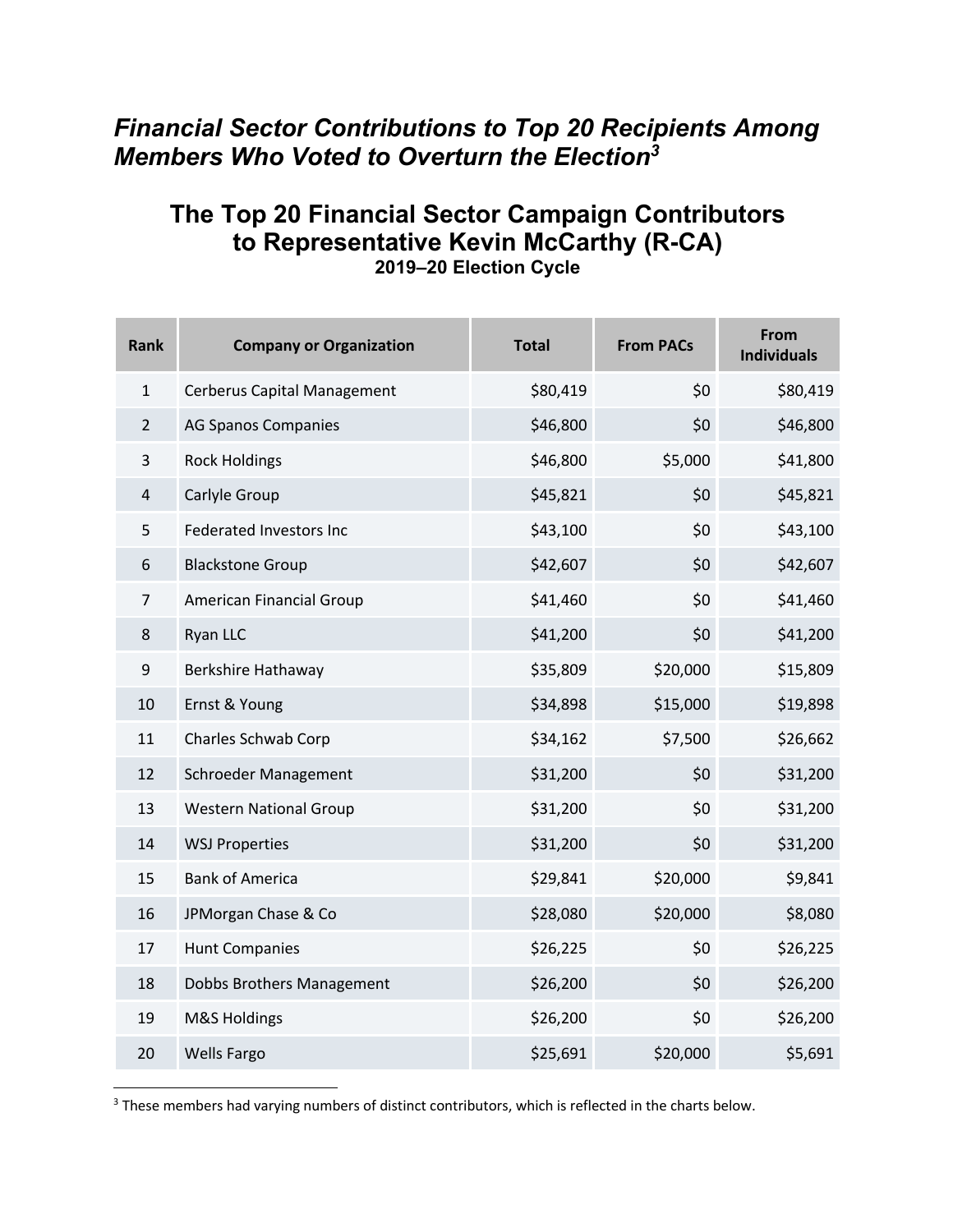**Source**: Center for Responsive Politics https://www.opensecrets.org/members-of-congress/kevinmccarthy/contributors?cid=N00028152&cycle=2020&recs=100&type=C

Contributions of \$200 or more from PACs and individuals to federal candidates and their leadership PACs, released by the Federal Election Commission and downloaded by CRP on February 1, 2021. Contributions from individuals are categorized by their employers.

# **The Top 20 Financial Sector Campaign Contributors to Representative Steve Scalise (R-LA)**

| <b>Rank</b>    | <b>Company or Organization</b>              | <b>Total</b> | <b>From PACs</b> | <b>From</b><br><b>Individuals</b> |
|----------------|---------------------------------------------|--------------|------------------|-----------------------------------|
| $\mathbf{1}$   | <b>Wells Fargo</b>                          | \$50,891     | \$20,000         | \$30,891                          |
| $\overline{2}$ | <b>Deloitte LLP</b>                         | \$33,018     | \$20,000         | \$13,018                          |
| 3              | <b>Credit Union National Assn</b>           | \$27,500     | \$20,000         | \$7,500                           |
| $\overline{4}$ | Ernst & Young                               | \$27,010     | \$10,000         | \$17,010                          |
| 5              | MetLife Inc                                 | \$26,870     | \$20,000         | \$6,870                           |
| 6              | Mortgage Bankers Assn                       | \$26,500     | \$20,000         | \$6,500                           |
| 7              | <b>PNC Financial Services</b>               | \$25,972     | \$20,000         | \$5,972                           |
| 8              | <b>Rock Holdings</b>                        | \$25,600     | \$10,000         | \$15,600                          |
| 9              | Berkshire Hathaway                          | \$25,350     | \$12,500         | \$12,850                          |
| 10             | <b>National Assn of Realtors</b>            | \$25,275     | \$20,000         | \$5,275                           |
| 11             | Independent Community Bankers of<br>America | \$24,500     | \$17,000         | \$7,500                           |
| 12             | PricewaterhouseCoopers                      | \$23,535     | \$20,000         | \$3,535                           |
| 13             | JPMorgan Chase & Co                         | \$23,175     | \$7,500          | \$15,675                          |
| 14             | <b>Bank of America</b>                      | \$23,006     | \$5,000          | \$18,006                          |
| 15             | <b>AFLAC Inc</b>                            | \$22,899     | \$20,000         | \$2,899                           |
| 16             | American Institute of CPAs                  | \$22,500     | \$20,000         | \$2,500                           |
| 17             | American Bankers Assn                       | \$22,000     | \$20,000         | \$2,000                           |
| 18             | <b>Ball Ventures</b>                        | \$21,950     | \$0              | \$21,950                          |
|                |                                             |              |                  |                                   |

Apollo Global Management \$21,395 \$0 \$21,395

**2019–20 Election Cycle**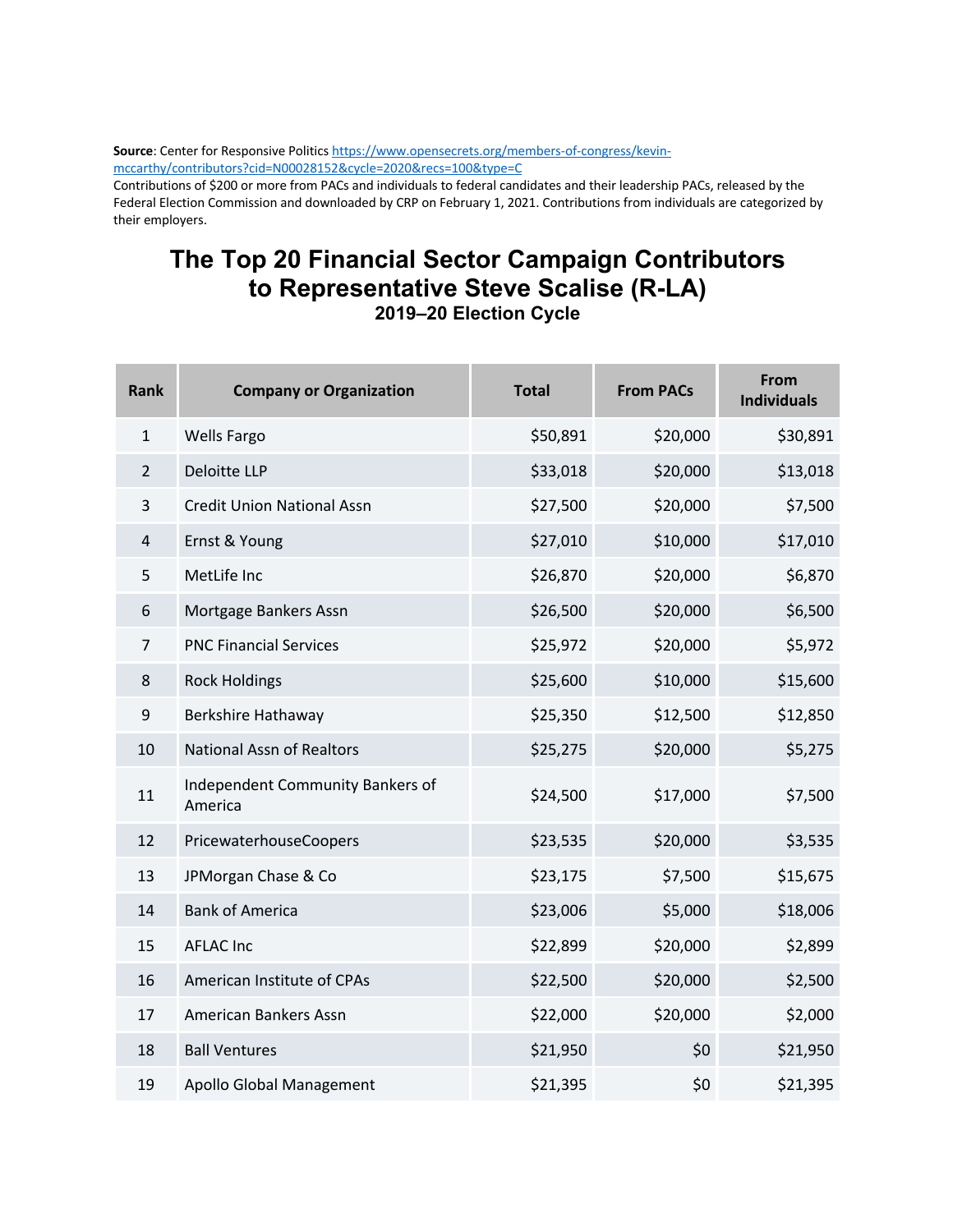| Rank | <b>Company or Organization</b> | <b>Total</b> | <b>From PACs</b> | <b>From</b><br><b>Individuals</b> |
|------|--------------------------------|--------------|------------------|-----------------------------------|
| 20   | Codina Partners                | \$21,200     | \$0              | \$21,200                          |

**Source**: Center for Responsive Politics https://www.opensecrets.org/members-of-congress/stevescalise/contributors?cid=N00009660&cycle=2020&recs=100&type=C

Contributions of \$200 or more from PACs and individuals to federal candidates and their leadership PACs, released by the Federal Election Commission and downloaded by CRP on February 1, 2021. Contributions from individuals are categorized by their employers.

### **The Top 20 Financial Sector Campaign Contributors to Representative Blaine Luetkemeyer (R-MO) 2019–20 Election Cycle**

| <b>Rank</b>    | <b>Company or Organization</b>               | <b>Total</b> | <b>From PACs</b> | From<br><b>Individuals</b> |
|----------------|----------------------------------------------|--------------|------------------|----------------------------|
| $\mathbf{1}$   | <b>Rock Holdings</b>                         | \$31,900     | \$20,000         | \$11,900                   |
| $\overline{2}$ | <b>Truist Financial</b>                      | \$30,000     | \$30,000         | \$0                        |
| 3              | <b>American Bankers Assn</b>                 | \$22,968     | \$20,000         | \$2,968                    |
| 4              | Appraisal Institute                          | \$21,000     | \$21,000         | \$0                        |
| 5              | Independent Community Bankers of<br>America  | \$20,500     | \$20,000         | \$500                      |
| 6              | <b>American Express</b>                      | \$20,000     | \$20,000         | \$0                        |
| $\overline{7}$ | American Financial Services Assn             | \$20,000     | \$20,000         | \$0                        |
| 8              | American Institute of CPAs                   | \$20,000     | \$20,000         | \$0                        |
| 9              | American Land Title Assn                     | \$20,000     | \$20,000         | \$0                        |
| 10             | American Property Casualty Insurance<br>Assn | \$20,000     | \$20,000         | \$0                        |
| 11             | <b>Bank of America</b>                       | \$20,000     | \$20,000         | \$0                        |
| 12             | <b>BBVA USA</b>                              | \$20,000     | \$20,000         | \$0                        |
| 13             | Capital One Financial                        | \$20,000     | \$20,000         | \$0                        |
| 14             | Citigroup Inc                                | \$20,000     | \$20,000         | \$0                        |
| 15             | <b>Citizens Financial Group</b>              | \$20,000     | \$20,000         | \$0                        |
| 16             | Council of Insurance Agents & Brokers        | \$20,000     | \$20,000         | \$0                        |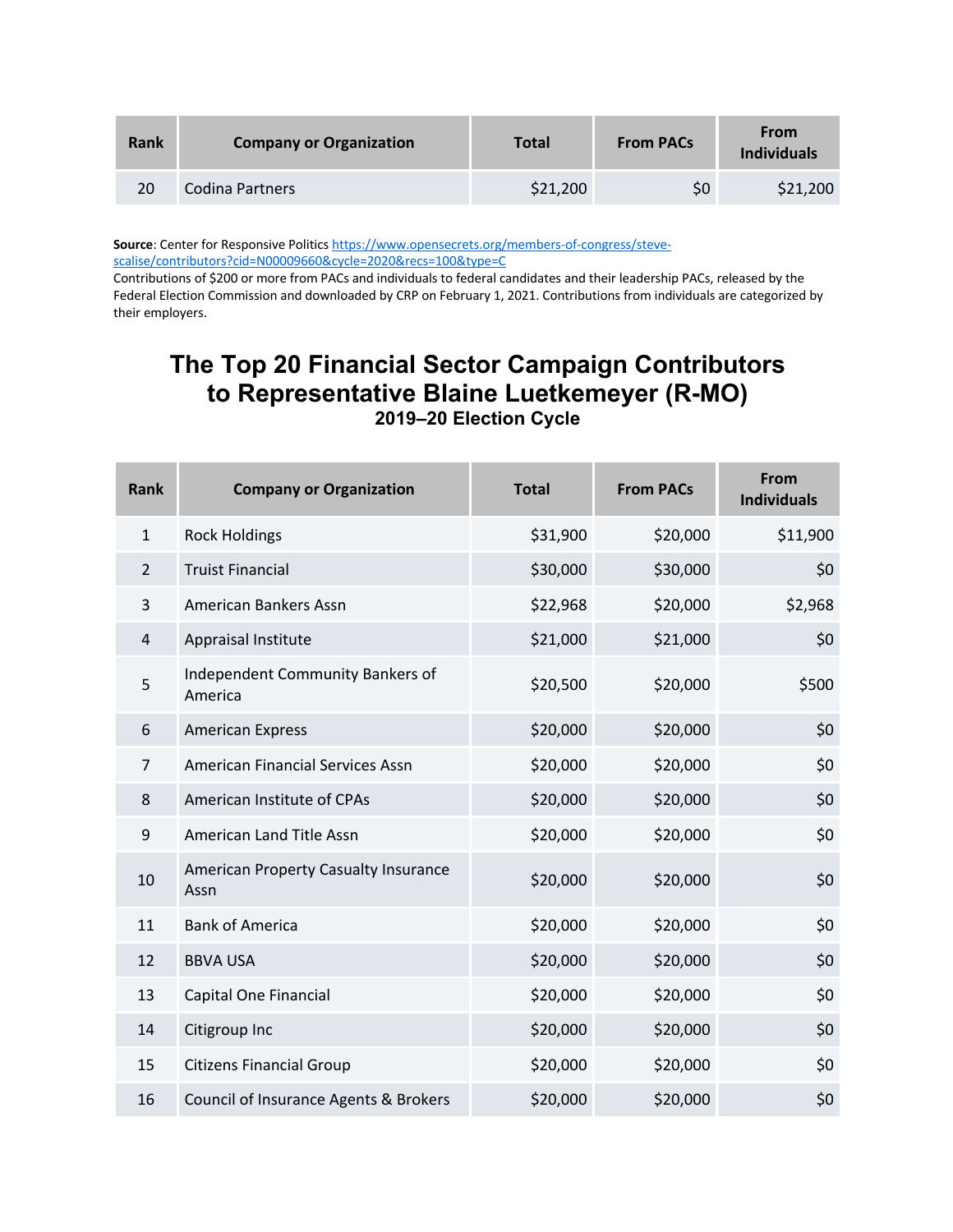| Rank | <b>Company or Organization</b> | <b>Total</b> | <b>From PACs</b> | <b>From</b><br><b>Individuals</b> |
|------|--------------------------------|--------------|------------------|-----------------------------------|
| 17   | Deloitte LLP                   | \$20,000     | \$20,000         | \$0                               |
| 18   | Ernst & Young                  | \$20,000     | \$20,000         | \$0                               |
| 19   | Experian                       | \$20,000     | \$20,000         | \$0                               |
| 20   | <b>Huntington Bancshares</b>   | \$20,000     | \$20,000         | \$0                               |

**Source**: Center for Responsive Politics https://www.opensecrets.org/members-of-congress/blaineluetkemeyer/contributors?cid=N00030026&cycle=2020&recs=100&type=C

Contributions of \$200 or more from PACs and individuals to federal candidates and their leadership PACs, released by the Federal Election Commission and downloaded by CRP on February 1, 2021. Contributions from individuals are categorized by their employers.

#### **The Top 20 Financial Sector Campaign Contributors to Representative Lee Zeldin (R-NY) 2019–20 Election Cycle**

| <b>Rank</b>    | <b>Company or Organization</b>        | <b>Total</b> | <b>From PACs</b> | <b>From</b><br><b>Individuals</b> |
|----------------|---------------------------------------|--------------|------------------|-----------------------------------|
| $\mathbf{1}$   | <b>Blackstone Group</b>               | \$38,040     | \$0              | \$38,040                          |
| $\overline{2}$ | HJ Kalikow & Co                       | \$29,000     | \$0              | \$29,000                          |
| 3              | New Mountain Capital                  | \$26,600     | \$0              | \$26,600                          |
| 4              | <b>Engel Burman Group</b>             | \$26,500     | \$0              | \$26,500                          |
| 5              | New York Life Insurance               | \$24,427     | \$20,000         | \$4,427                           |
| 6              | PricewaterhouseCoopers                | \$21,571     | \$20,000         | \$1,571                           |
| $\overline{7}$ | <b>National Assn of Realtors</b>      | \$21,115     | \$20,000         | \$1,115                           |
| 8              | American Bankers Assn                 | \$20,000     | \$20,000         | \$0                               |
| 9              | <b>Elliott Management</b>             | \$20,000     | \$0              | \$20,000                          |
| 10             | Mortgage Bankers Assn                 | \$20,000     | \$20,000         | \$0                               |
| 11             | <b>Goldman Sachs</b>                  | \$18,300     | \$10,000         | \$8,300                           |
| 12             | Council of Insurance Agents & Brokers | \$18,000     | \$18,000         | \$0                               |
| 13             | <b>UBS AG</b>                         | \$17,938     | \$15,000         | \$2,938                           |
| 14             | <b>Wells Fargo</b>                    | \$17,636     | \$7,000          | \$10,636                          |
| 15             | <b>PG Genatt Group</b>                | \$17,500     | \$0              | \$17,500                          |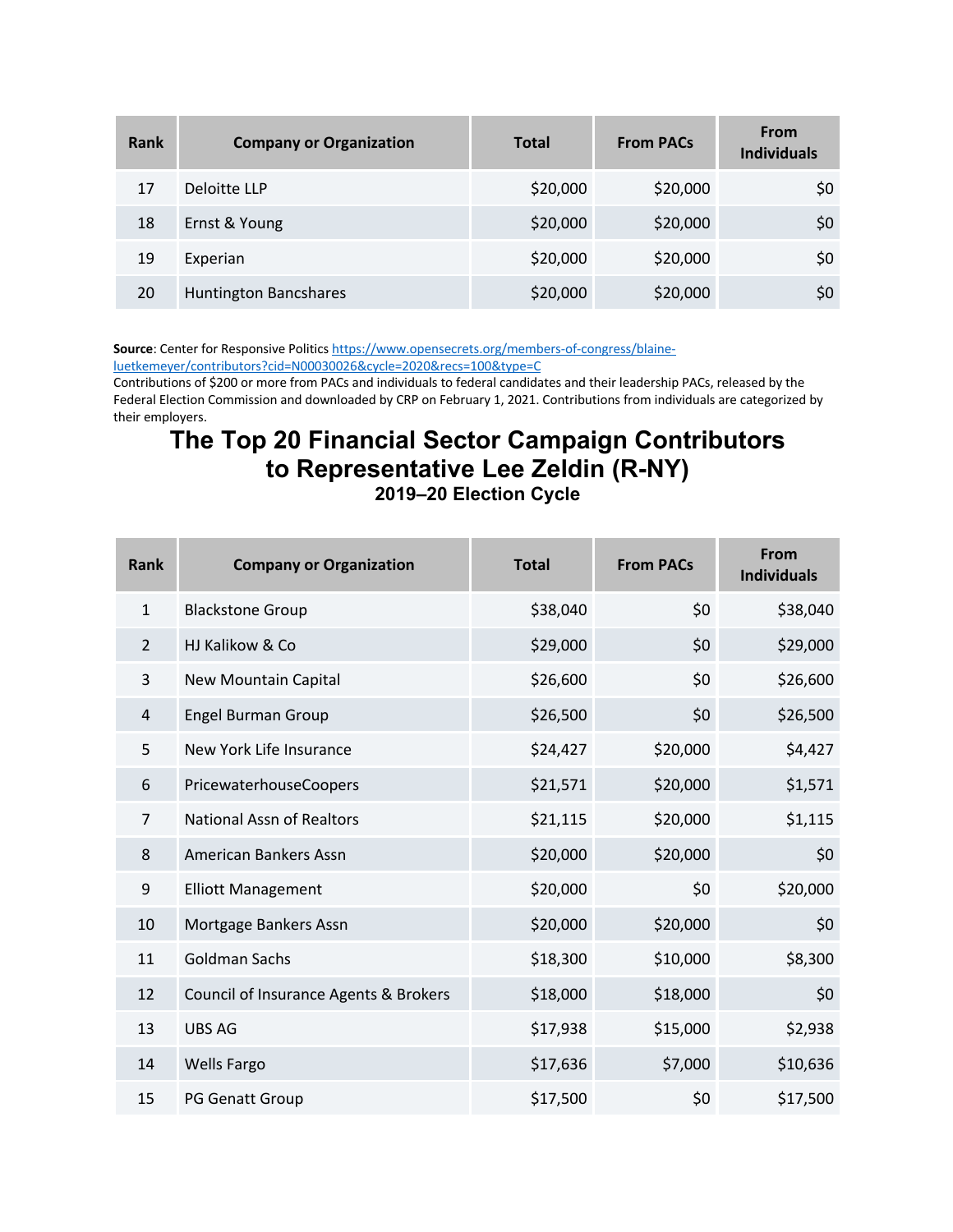| Rank | <b>Company or Organization</b> | <b>Total</b> | <b>From PACs</b> | From<br><b>Individuals</b> |
|------|--------------------------------|--------------|------------------|----------------------------|
| 16   | Peter Forman Corp              | \$17,400     | \$0              | \$17,400                   |
| 17   | Charles Schwab Corp            | \$15,606     | \$10,000         | \$5,606                    |
| 18   | Berg & Berg                    | \$15,600     | \$0              | \$15,600                   |
| 19   | First Long Island Investors    | \$15,200     | \$0              | \$15,200                   |
| 20   | American Institute of CPAs     | \$15,000     | \$15,000         | \$0                        |

Source: Center for Responsive Politics https://www.opensecrets.org/members-of-congress/lee-

zeldin/contributors?cid=N00029404&cycle=2020&recs=100&type=C

Contributions of \$200 or more from PACs and individuals to federal candidates and their leadership PACs, released by the Federal Election Commission and downloaded by CRP on February 1, 2021. Contributions from individuals are categorized by their employers.

#### **The Top 20 Financial Sector Campaign Contributors to Representative Elise Stefanik (R-NY) 2019–20 Election Cycle**

| Rank           | <b>Company or Organization</b>   | <b>Total</b> | <b>From PACs</b> | From<br><b>Individuals</b> |
|----------------|----------------------------------|--------------|------------------|----------------------------|
| $\mathbf{1}$   | Ernst & Young                    | \$25,365     | \$20,000         | \$5,365                    |
| 2              | HJ Kalikow & Co                  | \$21,200     | \$0              | \$21,200                   |
| 3              | PricewaterhouseCoopers           | \$20,538     | \$20,000         | \$538                      |
| 4              | <b>National Assn of Realtors</b> | \$20,000     | \$20,000         | \$0                        |
| 5              | <b>UBS AG</b>                    | \$19,219     | \$15,000         | \$4,219                    |
| 6              | <b>Blackstone Group</b>          | \$17,917     | \$0              | \$17,917                   |
| $\overline{7}$ | American Bankers Assn            | \$17,510     | \$17,500         | \$10                       |
| 8              | Deloitte LLP                     | \$16,266     | \$15,000         | \$1,266                    |
| 9              | Charles Schwab Corp              | \$16,212     | \$0              | \$16,212                   |
| 10             | <b>Crow Holdings</b>             | \$16,200     | \$0              | \$16,200                   |
| 11             | <b>Bank of America</b>           | \$15,673     | \$1,000          | \$14,673                   |
| 12             | MH Massey & Co                   | \$15,600     | \$0              | \$15,600                   |
| 13             | Third Point LLC                  | \$15,600     | \$0              | \$15,600                   |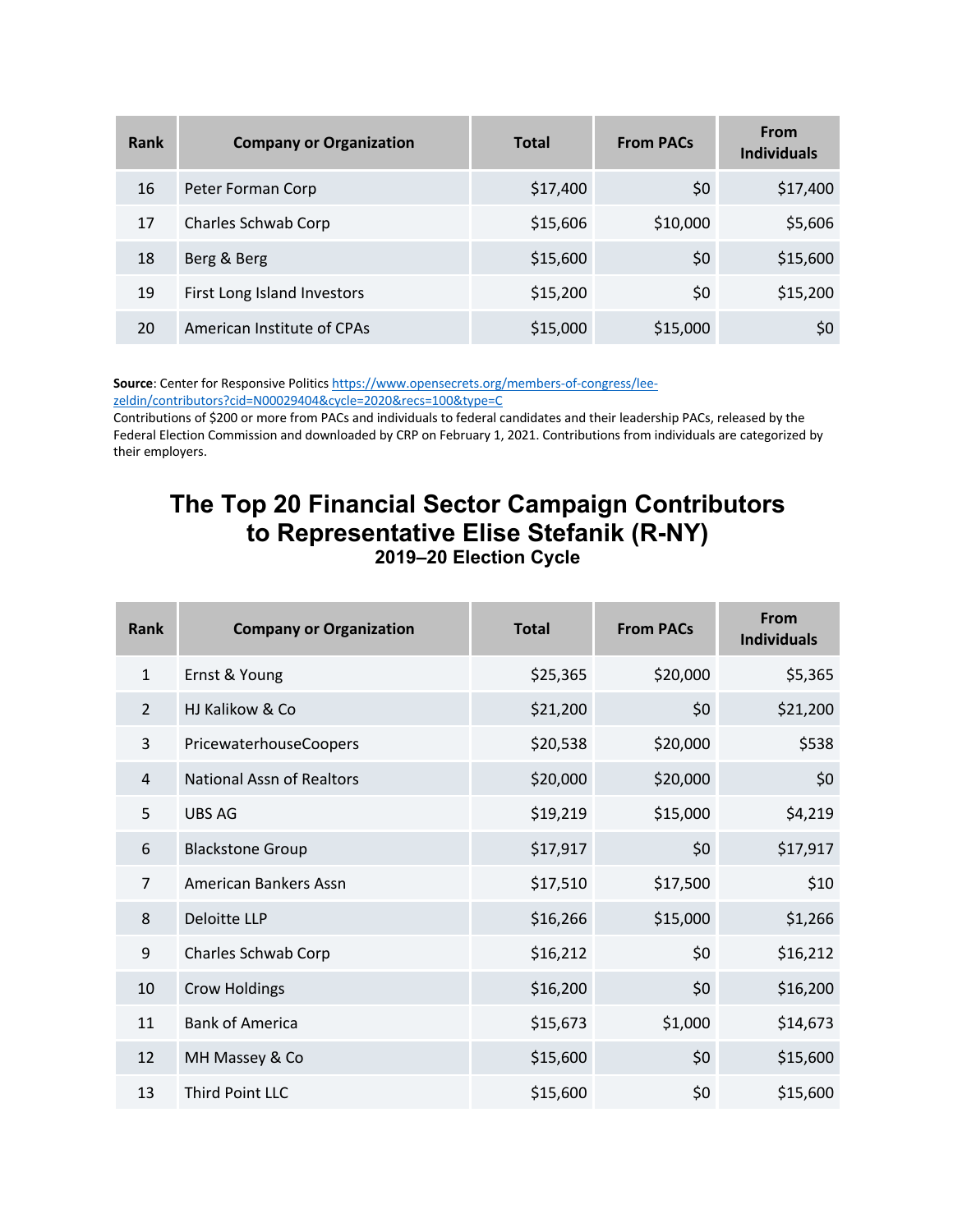| Rank | <b>Company or Organization</b>              | <b>Total</b> | <b>From PACs</b> | <b>From</b><br><b>Individuals</b> |
|------|---------------------------------------------|--------------|------------------|-----------------------------------|
| 14   | <b>KPMG LLP</b>                             | \$15,437     | \$15,000         | \$437                             |
| 15   | <b>Credit Union National Assn</b>           | \$15,000     | \$15,000         | \$0                               |
| 16   | JPMorgan Chase & Co                         | \$14,896     | \$5,000          | \$9,896                           |
| 17   | New York Life Insurance                     | \$13,321     | \$12,000         | \$1,321                           |
| 18   | <b>National Multifamily Housing Council</b> | \$13,000     | \$13,000         | \$0                               |
| 19   | S&P Global                                  | \$12,595     | \$5,000          | \$7,595                           |
| 20   | Zurich Insurance Group                      | \$12,236     | \$12,000         | \$236                             |

Source: Center for Responsive Politics https://www.opensecrets.org/members-of-congress/elisestefanik/contributors?cid=N00035523&cycle=2020&recs=100&type=C

Contributions of \$200 or more from PACs and individuals to federal candidates and their leadership PACs, released by the Federal Election Commission and downloaded by CRP on February 1, 2021. Contributions from individuals are categorized by their employers.

#### **The Top 10 Financial Sector Campaign Contributors to Representative Devin Nunes (R-CA) 2019–20 Election Cycle**

| Rank           | <b>Company or Organization</b> | <b>Total</b> | <b>From PACs</b> | From<br><b>Individuals</b> |
|----------------|--------------------------------|--------------|------------------|----------------------------|
| $\mathbf{1}$   | <b>Western National Group</b>  | \$24,323     | \$0              | \$24,323                   |
| $\mathcal{P}$  | <b>Bank of America</b>         | \$22,160     | \$7,500          | \$14,660                   |
| 3              | Park Place Group               | \$12,600     | \$0              | \$12,600                   |
| $\overline{4}$ | <b>UBS AG</b>                  | \$11,401     | \$10,000         | \$1,401                    |
| 5              | Silverstone Group              | \$11,400     | \$0              | \$11,400                   |
| 6              | <b>Wells Fargo</b>             | \$11,396     | \$5,000          | \$6,396                    |
| $\overline{7}$ | Morgan Stanley                 | \$11,365     | \$10,000         | \$1,365                    |
| 8              | <b>Bk2 Holdings</b>            | \$11,200     | \$0              | \$11,200                   |
| 9              | Craig Realty Group             | \$11,200     | \$0              | \$11,200                   |
| 10             | Sequoia Capital                | \$11,200     | \$0              | \$11,200                   |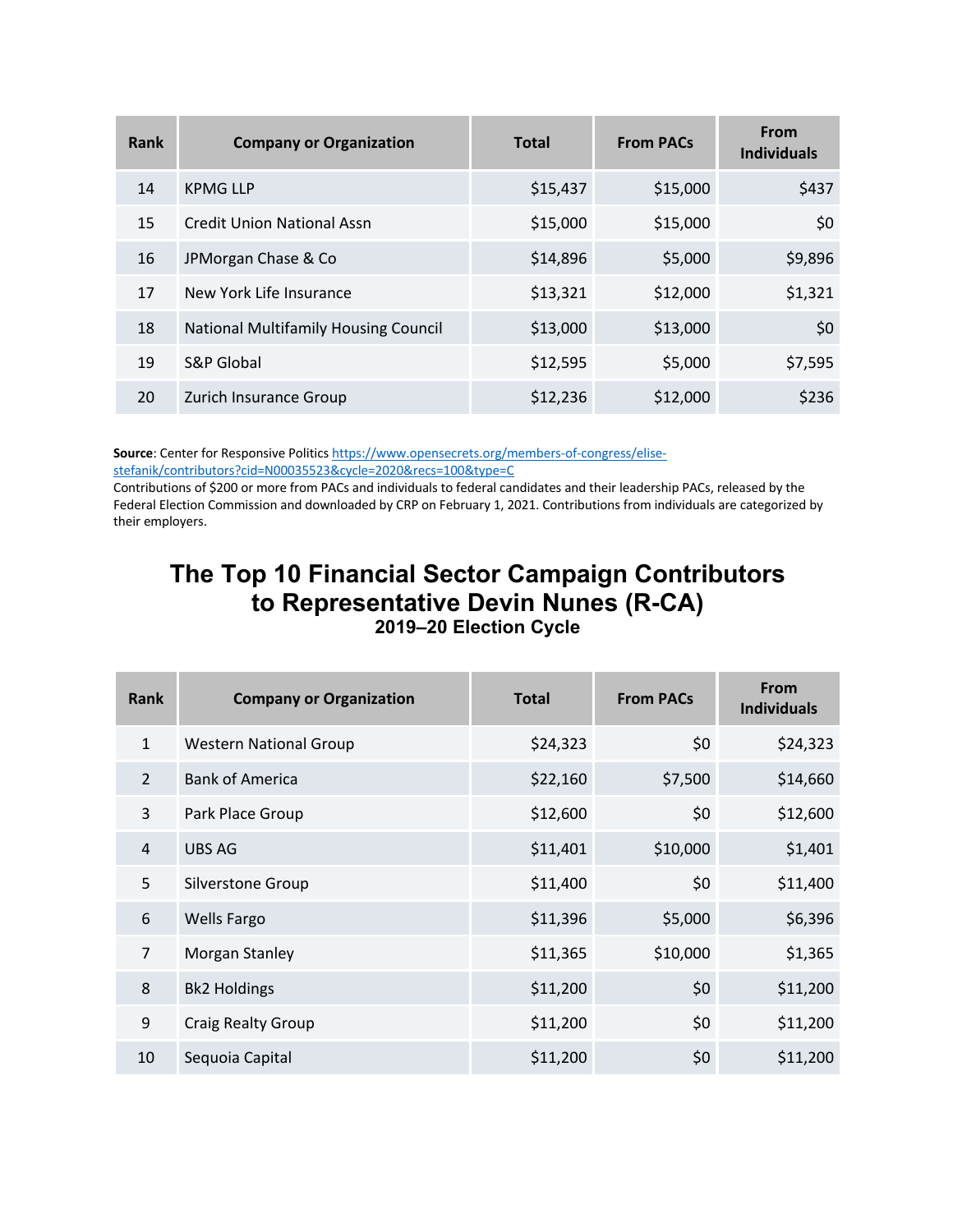**Source**: Center for Responsive Politics https://www.opensecrets.org/members-of-congress/devin-

nunes/contributors?cid=N00007248&cycle=2020&recs=100&type=C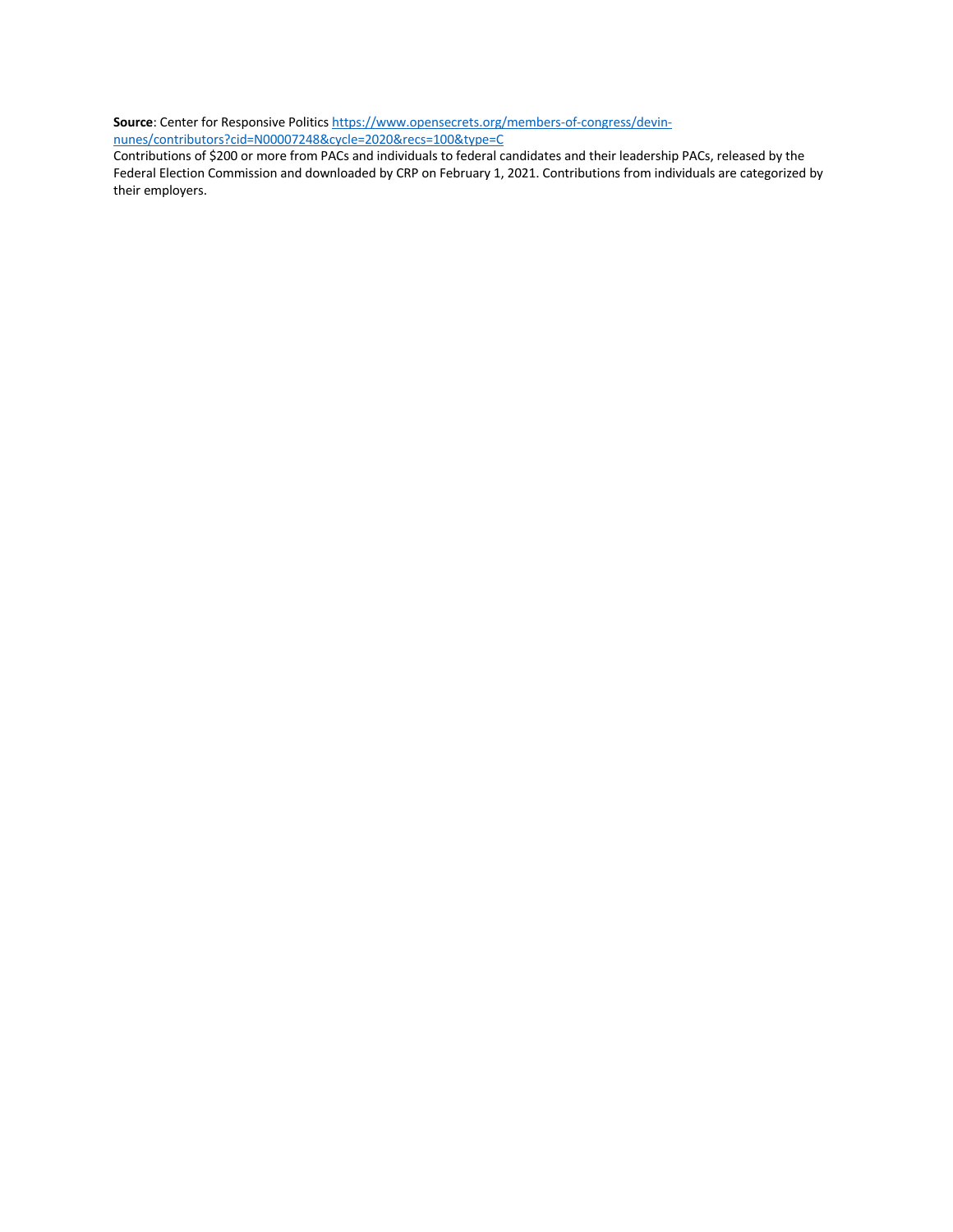#### **The Top 10 Financial Sector Campaign Contributors to Senator Tommy Tuberville (R-AL) 2019–20 Election Cycle**

| Rank           | <b>Company or Organization</b>    | <b>Total</b> | <b>From PACs</b> | <b>From</b><br><b>Individuals</b> |
|----------------|-----------------------------------|--------------|------------------|-----------------------------------|
| $\mathbf{1}$   | Hometown Lenders                  | \$64,900     | \$0              | \$64,900                          |
| $\overline{2}$ | <b>Broadway Group</b>             | \$23,900     | \$0              | \$23,900                          |
| 3              | <b>Brett Robinson Real Estate</b> | \$22,400     | \$0              | \$22,400                          |
| 4              | Southern States Bank              | \$17,330     | \$0              | \$17,330                          |
| 5              | <b>RDV Corp</b>                   | \$16,800     | \$0              | \$16,800                          |
| 6              | <b>Stephens Group</b>             | \$16,400     | \$5,000          | \$11,400                          |
| $\overline{7}$ | Long Brothers LLC                 | \$16,200     | \$0              | \$16,200                          |
| 8              | <b>HighPoint Holdings</b>         | \$15,000     | \$0              | \$15,000                          |
| 9              | Kellett Investment Corp           | \$14,000     | \$0              | \$14,000                          |
| 10             | Espy Co                           | \$14,000     | \$0              | \$14,000                          |

Source: Center for Responsive Politics https://www.opensecrets.org/members-of-congress/tommytuberville/contributors?cid=N00044434&cycle=2020&recs=100&type=I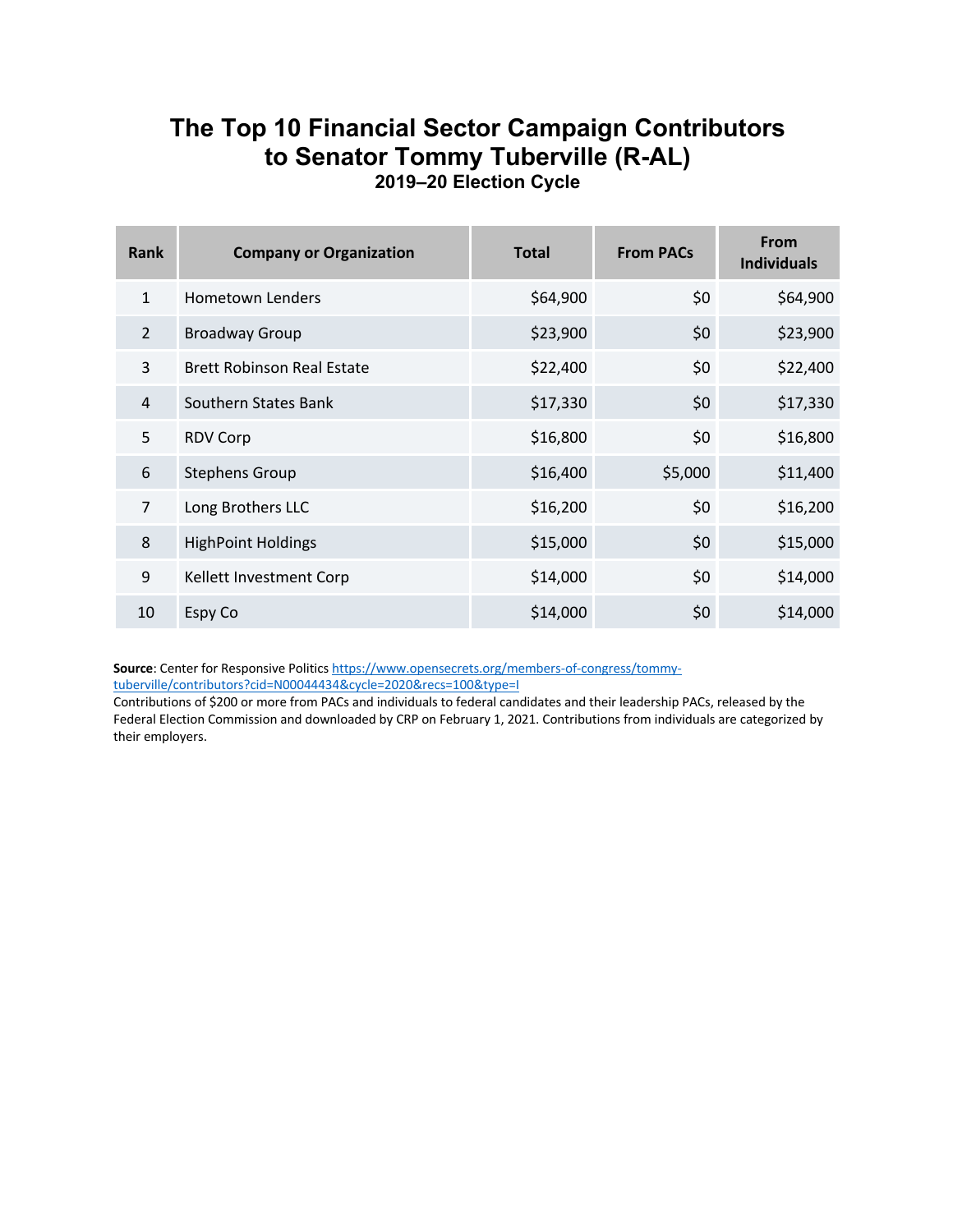#### **The Top 10 Financial Sector Campaign Contributors to Senator Roger Marshall (R-KS) 2019–20 Election Cycle**

| <b>Rank</b>    | <b>Company or Organization</b>    | <b>Total</b> | <b>From PACs</b> | From<br><b>Individuals</b> |
|----------------|-----------------------------------|--------------|------------------|----------------------------|
| $\mathbf{1}$   | Nueterra Capital                  | \$43,600     | \$0              | \$43,600                   |
| $\mathcal{L}$  | <b>Bukaty Companies</b>           | \$21,700     | \$0              | \$21,700                   |
| 3              | Goldman Sachs                     | \$19,100     | \$10,000         | \$9,100                    |
| 4              | American Bankers Assn             | \$18,525     | \$17,500         | \$1,025                    |
| 5              | <b>Rock Holdings</b>              | \$15,600     | \$10,000         | \$5,600                    |
| 6              | P&B Insurance Agency              | \$14,200     | \$0              | \$14,200                   |
| $\overline{7}$ | <b>Blackstone Group</b>           | \$13,900     | \$0              | \$13,900                   |
| 8              | Macerich Co                       | \$13,224     | \$0              | \$13,224                   |
| 9              | <b>Francis Financial Services</b> | \$11,950     | \$0              | \$11,950                   |
| 10             | Sporer Land Development           | \$11,850     | \$0              | \$11,850                   |

Source: Center for Responsive Politics https://www.opensecrets.org/members-of-congress/rogermarshall/contributors?cid=N00037034&cycle=2020&recs=100&type=C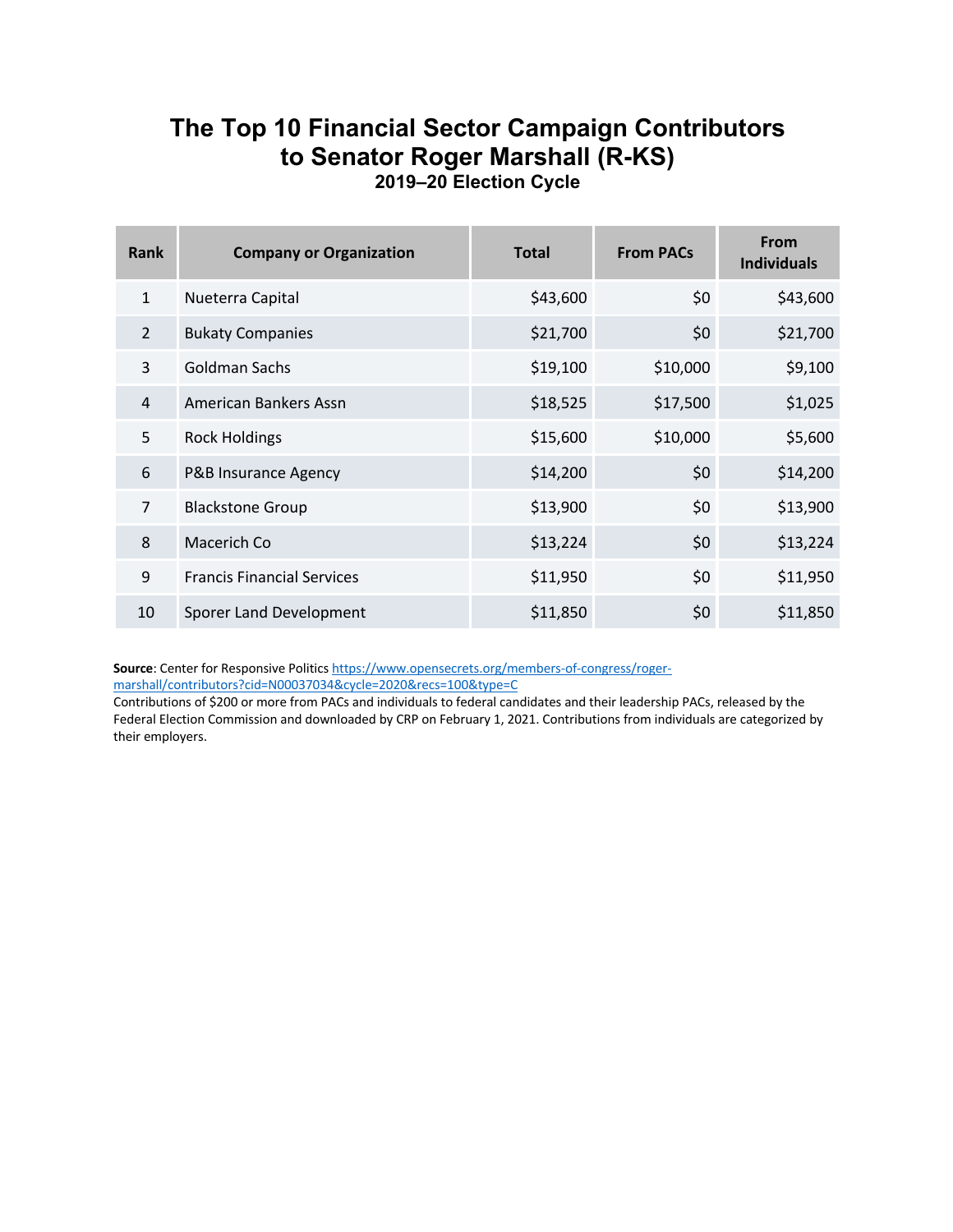#### **The Top 10 Financial Sector Campaign Contributors to Senator Rick Scott (R-FL) 2019–20 Election Cycle**

| <b>Rank</b>    | <b>Company or Organization</b> | <b>Total</b> | <b>From PACs</b> | <b>From</b><br><b>Individuals</b> |
|----------------|--------------------------------|--------------|------------------|-----------------------------------|
| $\mathbf{1}$   | The Villages                   | \$136,550    | \$0              | \$136,550                         |
| $\overline{2}$ | <b>Bank of America</b>         | \$42,625     | \$0              | \$42,625                          |
| 3              | <b>State Farm Insurance</b>    | \$38,921     | \$0              | \$38,921                          |
| 4              | SJ Lockwood & Co               | \$34,700     | \$0              | \$34,700                          |
| 5              | Ryan LLC                       | \$33,300     | \$22,500         | \$10,800                          |
| 6              | <b>Banknote Capital</b>        | \$32,000     | \$0              | \$32,000                          |
| $\overline{7}$ | <b>Sutton Properties</b>       | \$31,200     | \$0              | \$31,200                          |
| 8              | <b>Cassidy Organization</b>    | \$30,600     | \$0              | \$30,600                          |
| 9              | <b>Amscot Financial</b>        | \$26,600     | \$0              | \$26,600                          |
| 10             | York Management & Research     | \$24,100     | \$0              | \$24,100                          |

Source: Center for Responsive Politics https://www.opensecrets.org/members-of-congress/rickscott/contributors?cid=N00043290&cycle=2020&recs=100&type=C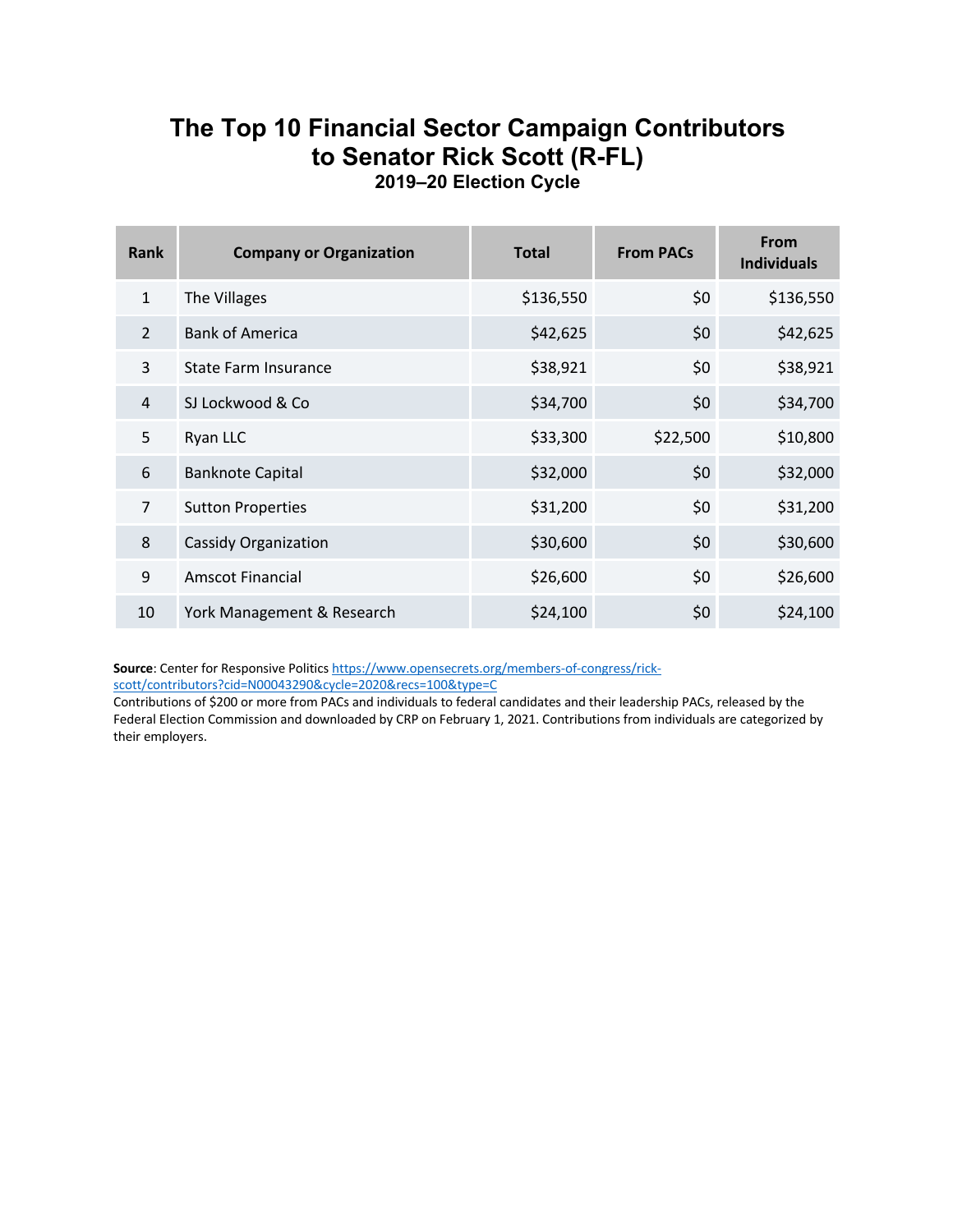#### **The Top 10 Financial Sector Campaign Contributors to Representative Roger Williams (R-TX) 2019–20 Election Cycle**

| Rank           | <b>Company or Organization</b>        | <b>Total</b> | <b>From PACs</b> | <b>From</b><br><b>Individuals</b> |
|----------------|---------------------------------------|--------------|------------------|-----------------------------------|
| $\mathbf{1}$   | Q2 Holdings                           | \$21,200     | \$0              | \$21,200                          |
| $\mathfrak{D}$ | Heritage Title Co of Austin           | \$20,500     | \$0              | \$20,500                          |
| 3              | American Bankers Assn                 | \$20,000     | \$20,000         | \$0                               |
| 4              | National Assn of Realtors             | \$20,000     | \$20,000         | \$0                               |
| 5              | Council of Insurance Agents & Brokers | \$15,000     | \$15,000         | \$0                               |
| 6              | <b>Hunt Companies</b>                 | \$14,000     | \$0              | \$14,000                          |
| $\overline{7}$ | <b>Blackhawk Minerals LLC</b>         | \$13,400     | \$0              | \$13,400                          |
| 8              | Capital One Financial                 | \$12,500     | \$12,500         | \$0                               |
| 9              | <b>Bk2 Holdings</b>                   | \$11,200     | \$0              | \$11,200                          |
| 10             | Mansefeldt Investment                 | \$11,200     | \$0              | \$11,200                          |

Source: Center for Responsive Politics https://www.opensecrets.org/members-of-congress/rogerwilliams/contributors?cid=N00030602&cycle=2020&recs=100&type=C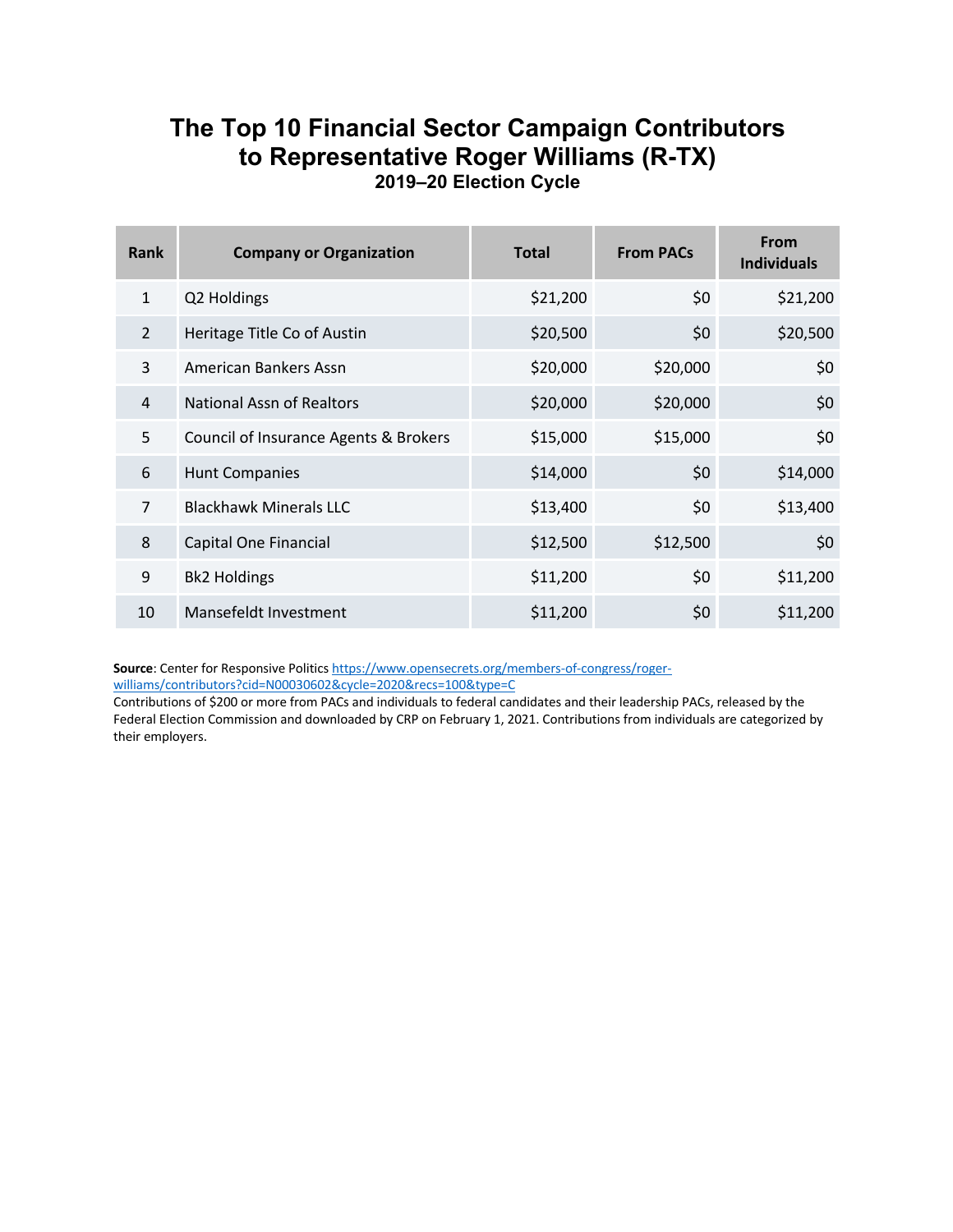#### **The Top 10 Financial Sector Campaign Contributors to Representative Ted Budd (R-NC) 2019–20 Election Cycle**

| Rank           | <b>Company or Organization</b>                 | <b>Total</b> | <b>From PACs</b> | <b>From</b><br><b>Individuals</b> |
|----------------|------------------------------------------------|--------------|------------------|-----------------------------------|
| $\mathbf{1}$   | <b>Truist Financial</b>                        | \$22,025     | \$20,000         | \$2,025                           |
| $\overline{2}$ | American Bankers Assn                          | \$20,500     | \$20,000         | \$500                             |
| 3              | <b>National Assn of Realtors</b>               | \$20,000     | \$20,000         | \$0                               |
| 4              | <b>Bank of America</b>                         | \$16,250     | \$9,000          | \$7,250                           |
| 5              | Hathaway Investment Properties                 | \$16,200     | \$0              | \$16,200                          |
| 6              | National Assn of Mutual Insurance<br>Companies | \$15,000     | \$15,000         | \$0                               |
| $\overline{7}$ | <b>UBS Americas</b>                            | \$15,000     | \$15,000         | \$0                               |
| 8              | <b>Regions Financial</b>                       | \$12,000     | \$12,000         | \$0                               |
| 9              | <b>Blackstone Group</b>                        | \$11,200     | \$0              | \$11,200                          |
| 10             | <b>Carroll Companies</b>                       | \$11,200     | \$0              | \$11,200                          |

**Source**: Center for Responsive Politics https://www.opensecrets.org/members-of-congress/tedbudd/contributors?cid=N00039551&cycle=2020&recs=100&type=C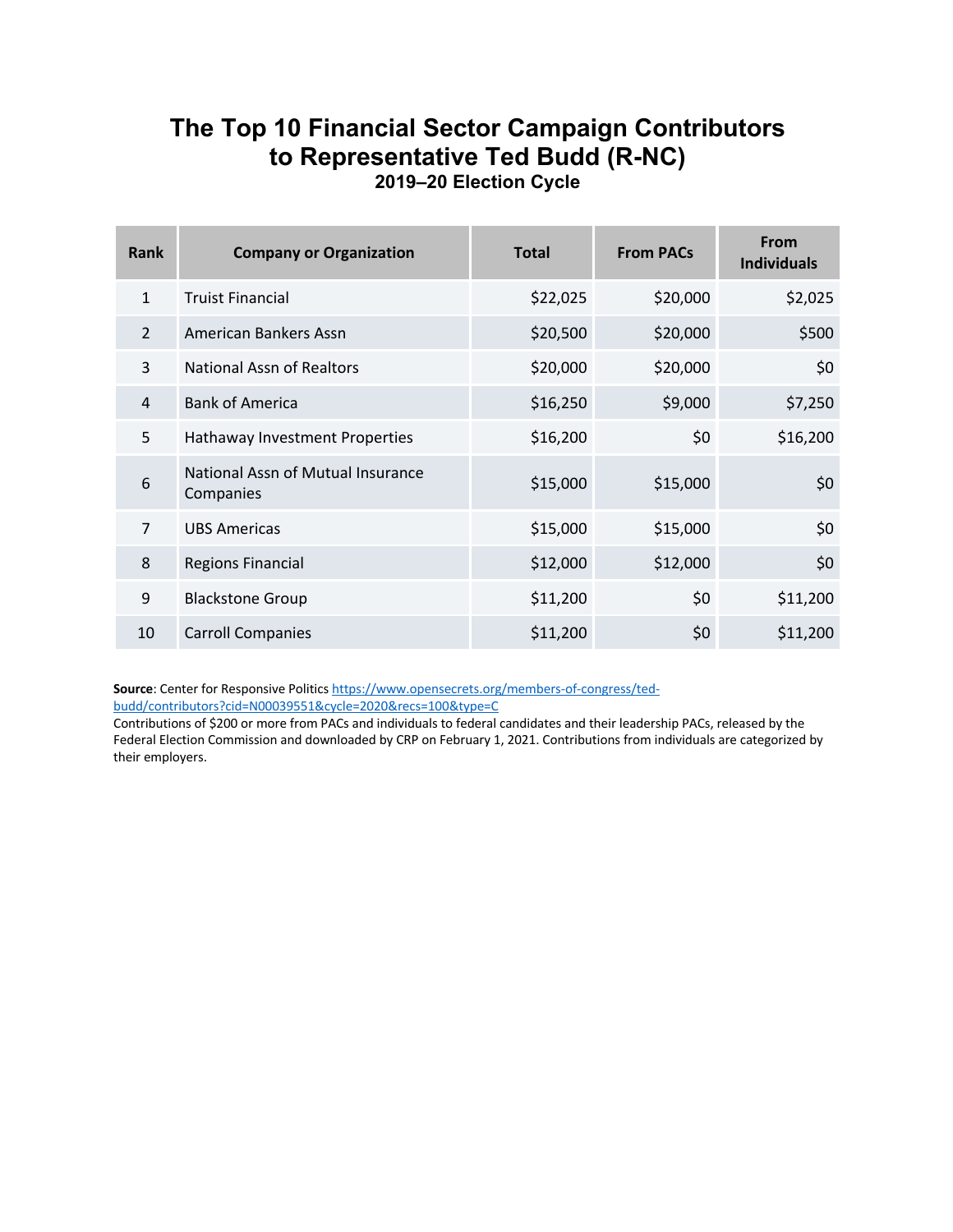#### **The Top 10 Financial Sector Campaign Contributors to Representative Richard Hudson (R-NC) 2019–20 Election Cycle**

| Rank           | <b>Company or Organization</b> | <b>Total</b> | <b>From PACs</b> | <b>From</b><br><b>Individuals</b> |
|----------------|--------------------------------|--------------|------------------|-----------------------------------|
| $\mathbf{1}$   | American Bankers Assn          | \$20,100     | \$20,000         | \$100                             |
| $\mathcal{L}$  | PricewaterhouseCoopers         | \$20,050     | \$20,000         | \$50                              |
| 3              | Deloitte LLP                   | \$20,008     | \$20,000         | \$8                               |
| 4              | American Institute of CPAs     | \$20,000     | \$20,000         | \$0                               |
| 5              | <b>KPMG LLP</b>                | \$20,000     | \$20,000         | \$0                               |
| 6              | Kane Realty                    | \$19,850     | \$0              | \$19,850                          |
| $\overline{7}$ | <b>Blackstone Group</b>        | \$19,300     | \$0              | \$19,300                          |
| 8              | New York Life Insurance        | \$15,760     | \$14,500         | \$1,260                           |
| 9              | Ernst & Young                  | \$15,500     | \$15,000         | \$500                             |
| 10             | <b>Grant Thornton LLP</b>      | \$15,100     | \$9,500          | \$5,600                           |

**Source**: Center for Responsive Politics https://www.opensecrets.org/members-of-congress/richardhudson/contributors?cid=N00033630&cycle=2020&recs=100&type=C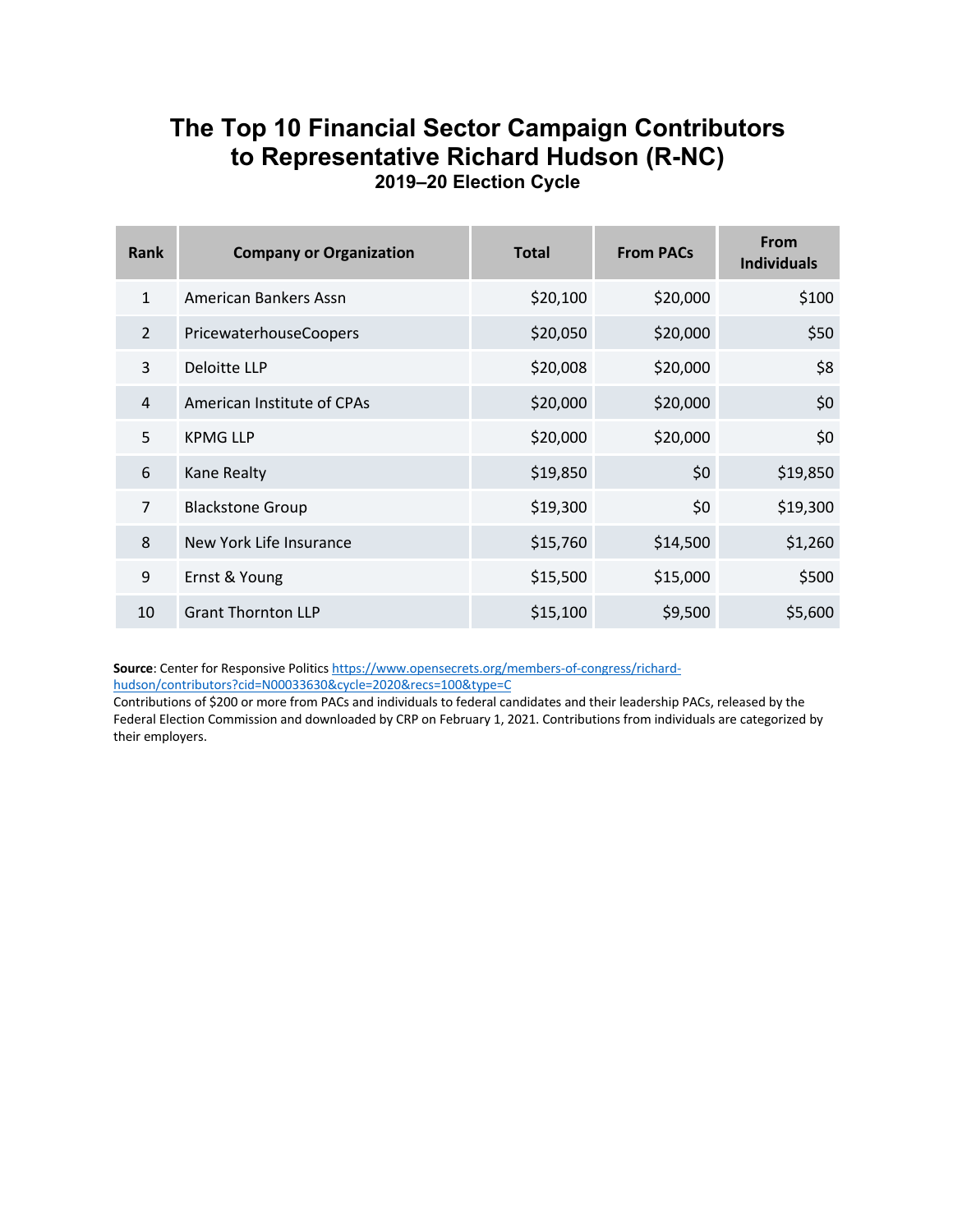#### **The Top 10 Financial Sector Campaign Contributors to Representative Jim Jordan (R-OH) 2019–20 Election Cycle**

| Rank           | <b>Company or Organization</b>    | <b>Total</b> | <b>From PACs</b> | From<br><b>Individuals</b> |
|----------------|-----------------------------------|--------------|------------------|----------------------------|
| $\mathbf{1}$   | <b>Bachman Group</b>              | \$11,000     | \$0              | \$11,000                   |
| $\overline{2}$ | <b>Gladstone Capital</b>          | \$10,600     | \$0              | \$10,600                   |
| 3              | Flaum Management                  | \$9,550      | \$0              | \$9,550                    |
| 4              | Deloitte LLP                      | \$8,750      | \$8,000          | \$750                      |
| 5              | Jw Witten Investments             | \$8,600      | \$0              | \$8,600                    |
| 6              | <b>Credit Union National Assn</b> | \$7,525      | \$7,500          | \$25                       |
| $\overline{7}$ | <b>Bank of America</b>            | \$6,575      | \$0              | \$6,575                    |
| 8              | JPMorgan Chase & Co               | \$6,370      | \$0              | \$6,370                    |
| 9              | <b>National Assn of Realtors</b>  | \$6,000      | \$6,000          | \$0                        |
| 10             | <b>Wells Fargo</b>                | \$5,915      | \$0              | \$5,915                    |

Source: Center for Responsive Politics https://www.opensecrets.org/members-of-congress/jimjordan/contributors?cid=N00027894&cycle=2020&recs=100&type=C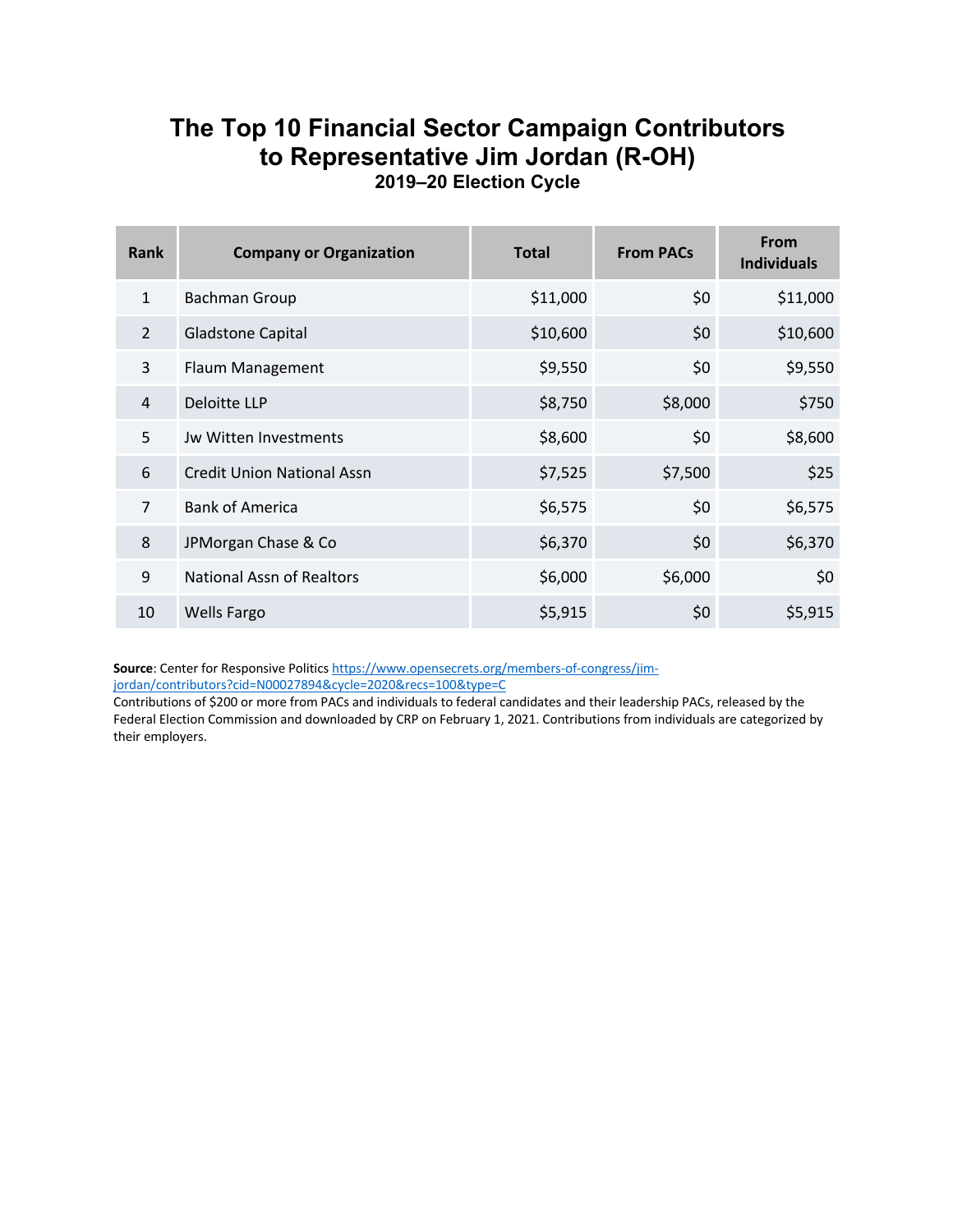#### **The Top 10 Financial Sector Campaign Contributors to Representative Lance Gooden (R-TX) 2019–20 Election Cycle**

| Rank           | <b>Company or Organization</b>        | <b>Total</b> | <b>From PACs</b> | <b>From</b><br><b>Individuals</b> |
|----------------|---------------------------------------|--------------|------------------|-----------------------------------|
| $\mathbf{1}$   | American Resort Development Assn      | \$25,000     | \$25,000         | \$0                               |
| $\mathcal{P}$  | National Assn of Realtors             | \$20,000     | \$20,000         | \$0                               |
| 3              | American Bankers Assn                 | \$17,500     | \$17,500         | \$0                               |
| 4              | Council of Insurance Agents & Brokers | \$15,000     | \$15,000         | \$0                               |
| 5              | Ernst & Young                         | \$15,000     | \$15,000         | \$0                               |
| 6              | <b>Crow Holdings</b>                  | \$12,200     | \$0              | \$12,200                          |
| $\overline{7}$ | Associa                               | \$11,200     | \$0              | \$11,200                          |
| 8              | FirstCash Inc                         | \$11,200     | \$0              | \$11,200                          |
| 9              | Populus Financial Group               | \$10,500     | \$7,500          | \$3,000                           |
| 10             | Cottonwood Financial                  | \$10,400     | \$0              | \$10,400                          |

Source: Center for Responsive Politics https://www.opensecrets.org/members-of-congress/lancegooden/contributors?cid=N00042237&cycle=2020&recs=100&type=C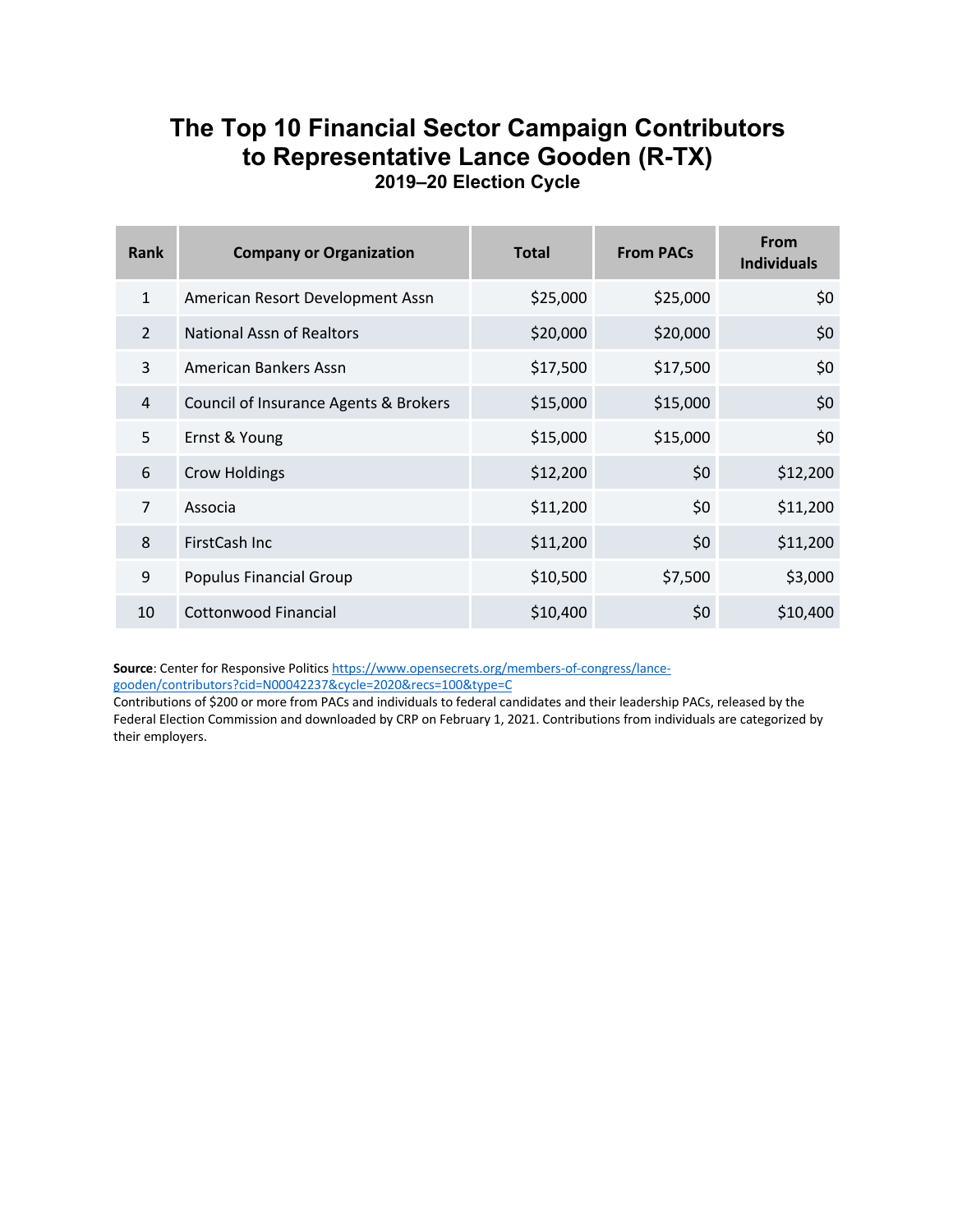#### **The Top 10 Financial Sector Campaign Contributors to Senator Ted Cruz (R-TX) 2019–20 Election Cycle**

| Rank           | <b>Company or Organization</b>    | <b>Total</b> | <b>From PACs</b> | From<br><b>Individuals</b> |
|----------------|-----------------------------------|--------------|------------------|----------------------------|
| $\mathbf{1}$   | <b>Woodforest Financial Group</b> | \$148,201    | \$0              | \$148,201                  |
| $\mathcal{L}$  | Berkshire Hathaway                | \$98,438     | \$40,000         | \$58,438                   |
| 3              | <b>Stewart Title Guaranty</b>     | \$65,965     | \$0              | \$65,965                   |
| 4              | <b>Avalon Advisors</b>            | \$60,700     | \$0              | \$60,700                   |
| 5              | Rida Development                  | \$57,000     | \$0              | \$57,000                   |
| 6              | <b>USAA</b>                       | \$56,838     | \$25,000         | \$31,838                   |
| $\overline{7}$ | Ryan LLC                          | \$52,666     | \$20,000         | \$32,666                   |
| 8              | <b>JW Childs Assoc</b>            | \$52,400     | \$0              | \$52,400                   |
| 9              | <b>Hudson River Trading</b>       | \$44,100     | \$0              | \$44,100                   |
| 10             | Goldman Sachs                     | \$42,675     | \$5,000          | \$37,675                   |

Source: Center for Responsive Politics https://www.opensecrets.org/members-of-congress/ted-

cruz/contributors?cid=N00033085&cycle=2020&recs=100&type=C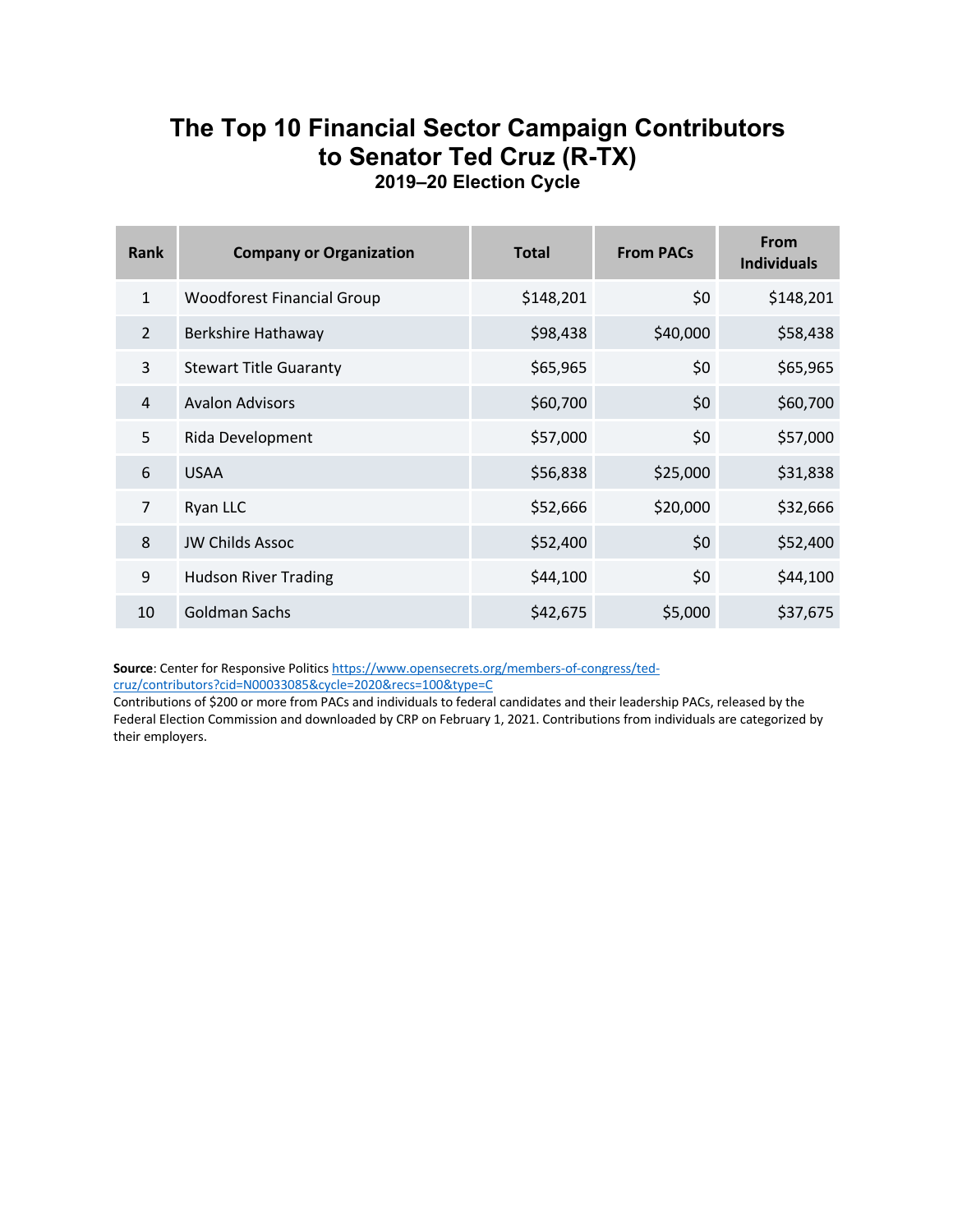#### **The Top 10 Financial Sector Campaign Contributors to Representative Mike Kelly (R-PA) 2019–20 Election Cycle**

| Rank           | <b>Company or Organization</b>                           | <b>Total</b> | <b>From PACs</b> | <b>From</b><br><b>Individuals</b> |
|----------------|----------------------------------------------------------|--------------|------------------|-----------------------------------|
| $\mathbf{1}$   | PricewaterhouseCoopers                                   | \$20,500     | \$20,000         | \$500                             |
| $\overline{2}$ | <b>PNC Financial Services</b>                            | \$20,300     | \$12,000         | \$8,300                           |
| 3              | American Bankers Assn                                    | \$20,000     | \$20,000         | \$0                               |
| 4              | <b>National Assn of Realtors</b>                         | \$20,000     | \$20,000         | \$0                               |
| 5              | <b>UBS Americas</b>                                      | \$20,000     | \$20,000         | \$0                               |
| 6              | National Assn of Real Estate Investment<br><b>Trusts</b> | \$17,500     | \$17,500         | \$0                               |
| $\overline{7}$ | Ernst & Young                                            | \$17,000     | \$15,000         | \$2,000                           |
| 8              | <b>Bank of America</b>                                   | \$15,600     | \$10,000         | \$5,600                           |
| 9              | <b>Erie Management Group</b>                             | \$15,300     | \$10,500         | \$4,800                           |
| 10             | Council of Insurance Agents & Brokers                    | \$15,000     | \$15,000         | \$0                               |

**Source**: Center for Responsive Politics https://www.opensecrets.org/members-of-congress/mikekelly/contributors?cid=N00031647&cycle=2020&recs=100&type=C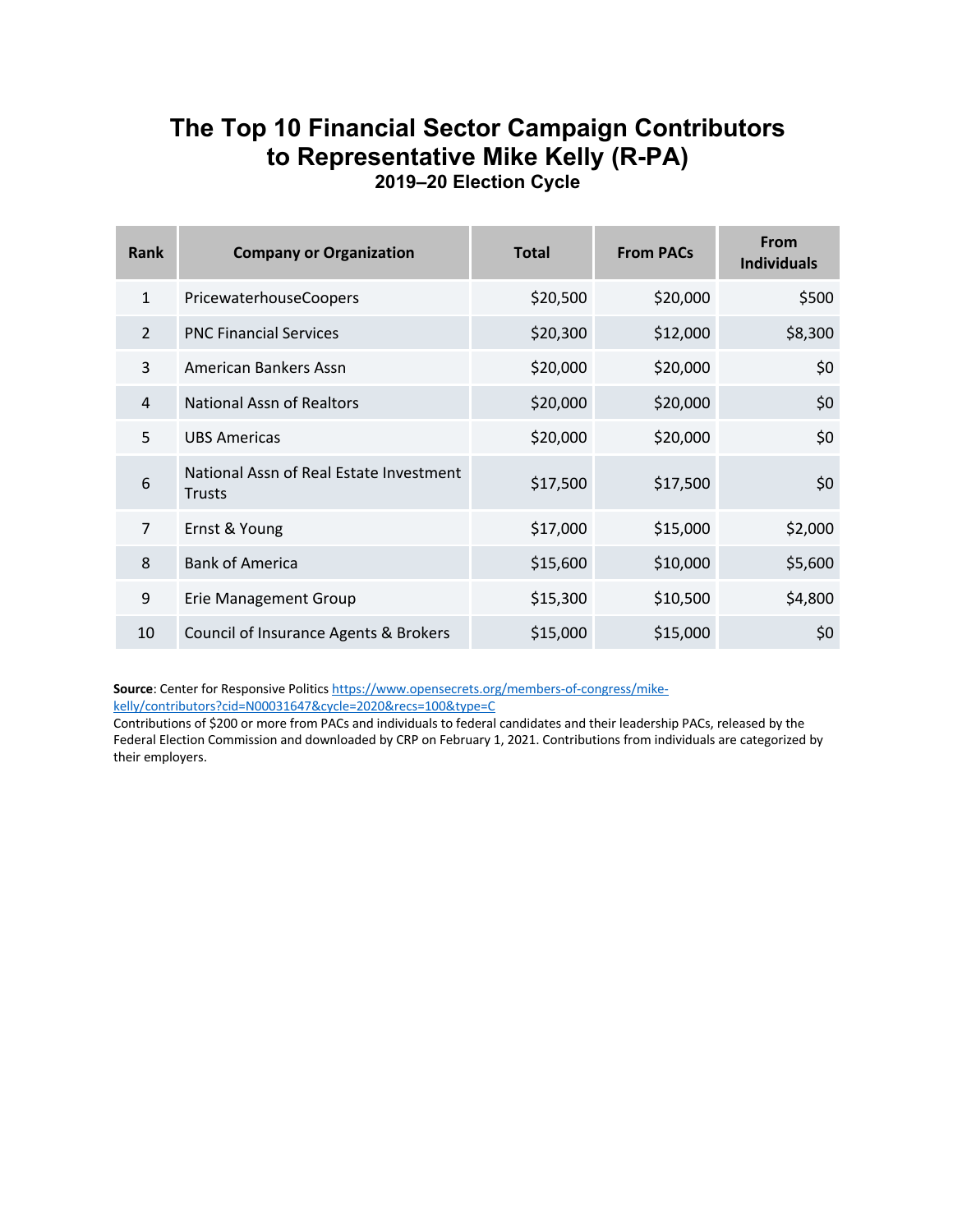#### **The Top 10 Financial Sector Campaign Contributors to Representative David Kustoff (R-TN) 2019–20 Election Cycle**

| Rank           | <b>Company or Organization</b>        | <b>Total</b> | <b>From PACs</b> | <b>From</b><br><b>Individuals</b> |
|----------------|---------------------------------------|--------------|------------------|-----------------------------------|
| $\mathbf{1}$   | American Bankers Assn                 | \$22,000     | \$20,000         | \$2,000                           |
| $\overline{2}$ | National Assn of Realtors             | \$20,000     | \$20,000         | \$0                               |
| 3              | Advance Financial                     | \$16,500     | \$5,300          | \$11,200                          |
| 4              | <b>Blackstone Group</b>               | \$14,000     | \$0              | \$14,000                          |
| 5              | Massachusetts Mutual Life Insurance   | \$12,500     | \$12,500         | \$0                               |
| 6              | Home Surety Title & Escrow            | \$11,200     | \$0              | \$11,200                          |
| $\overline{7}$ | Boyle Investment Co                   | \$11,000     | \$0              | \$11,000                          |
| 8              | <b>Wells Fargo</b>                    | \$11,000     | \$11,000         | \$0                               |
| 9              | Council of Insurance Agents & Brokers | \$10,000     | \$10,000         | \$0                               |
| 10             | Ernst & Young                         | \$10,000     | \$10,000         | \$0                               |

Source: Center for Responsive Politics https://www.opensecrets.org/members-of-congress/davidkustoff/contributors?cid=N00025445&cycle=2020&recs=100&type=C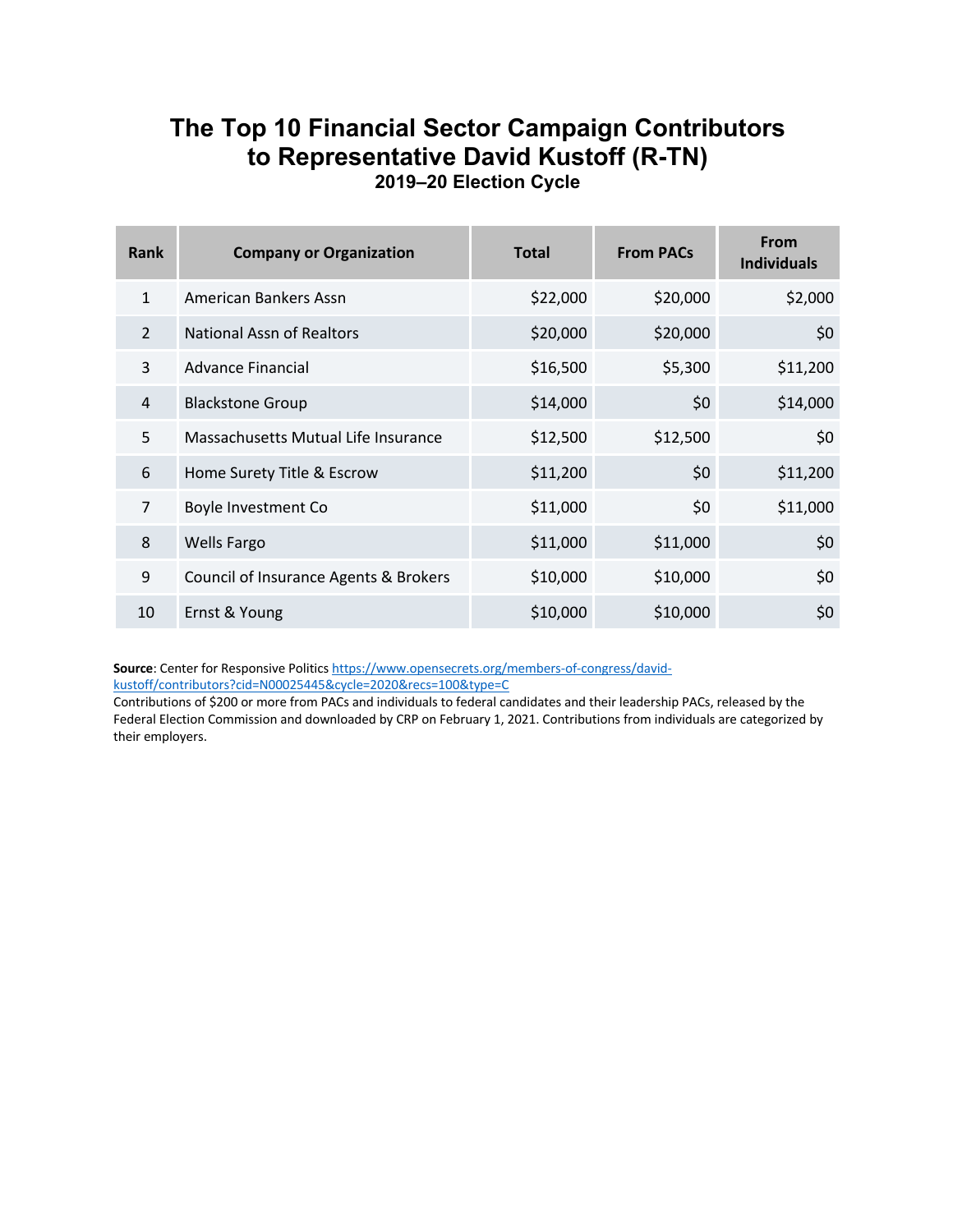#### **The Top 10 Financial Sector Campaign Contributors to Representative Jodey Arrington (R-TX) 2019–20 Election Cycle**

| Rank           | <b>Company or Organization</b>                    | <b>Total</b> | <b>From PACs</b> | <b>From</b><br><b>Individuals</b> |
|----------------|---------------------------------------------------|--------------|------------------|-----------------------------------|
| $\mathbf{1}$   | American Bankers Assn                             | \$20,250     | \$20,000         | \$250                             |
| $\overline{2}$ | <b>UBS Americas</b>                               | \$16,500     | \$15,000         | \$1,500                           |
| 3              | Massachusetts Mutual Life Insurance               | \$16,000     | \$15,000         | \$1,000                           |
| $\overline{4}$ | <b>National Assn of Realtors</b>                  | \$15,500     | \$15,500         | \$0                               |
| 5              | National Assn of Real Estate Investment<br>Trusts | \$15,000     | \$15,000         | \$0                               |
| 6              | City Bank                                         | \$14,450     | \$0              | \$14,450                          |
| $\overline{7}$ | Ernst & Young                                     | \$14,000     | \$10,000         | \$4,000                           |
| 8              | <b>First United Bank</b>                          | \$13,450     | \$0              | \$13,450                          |
| 9              | Mt Vernon Investments                             | \$12,800     | \$0              | \$12,800                          |
| 10             | <b>Blackstone Group</b>                           | \$11,200     | \$0              | \$11,200                          |

**Source**: Center for Responsive Politics https://www.opensecrets.org/members-of-congress/jodeyarrington/contributors?cid=N00038285&cycle=2020&recs=100&type=C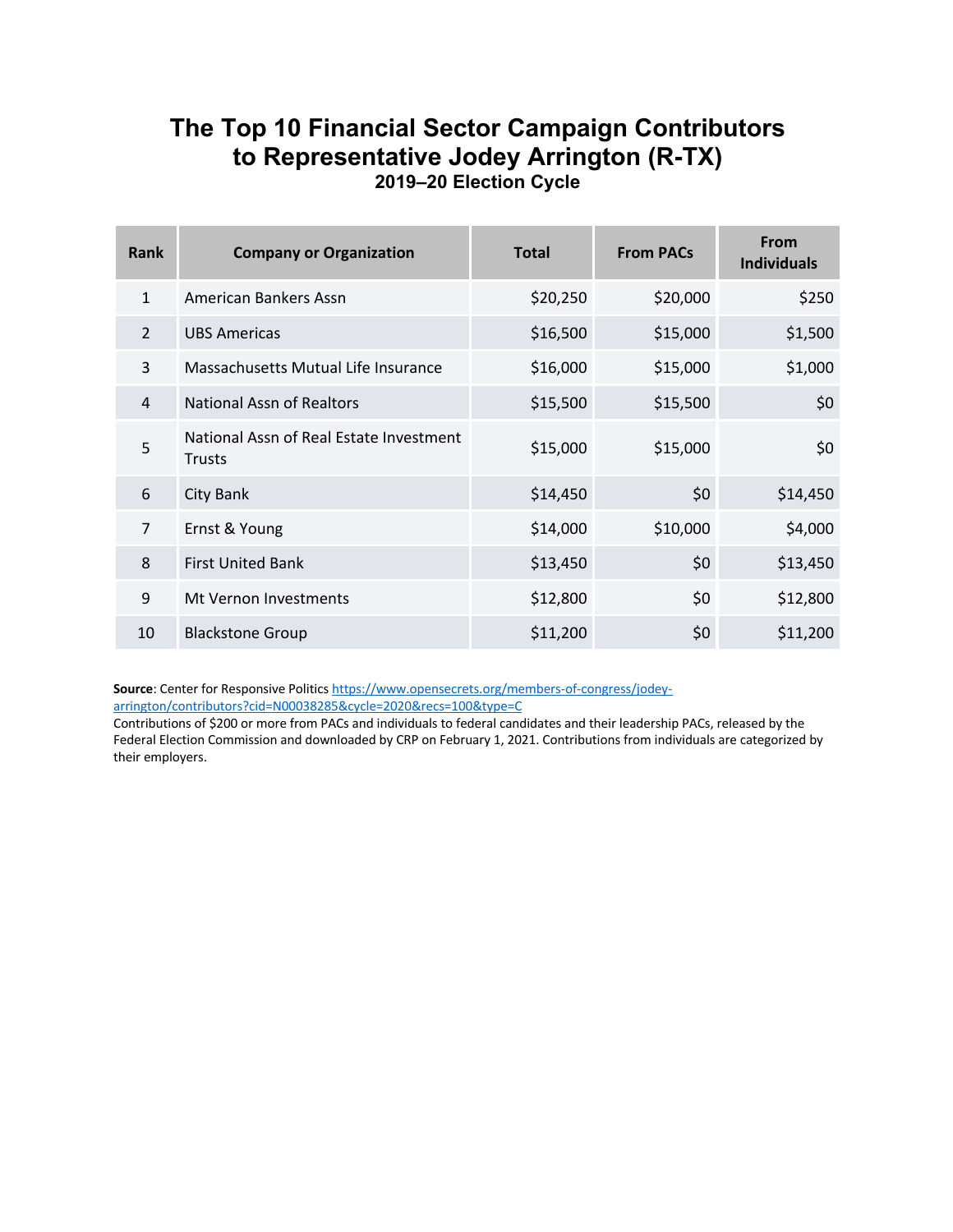#### **The Top 10 Financial Sector Campaign Contributors to Representative Jackie Walorski (R-IN) 2019–20 Election Cycle**

| Rank           | <b>Company or Organization</b>                           | <b>Total</b> | <b>From PACs</b> | <b>From</b><br><b>Individuals</b> |
|----------------|----------------------------------------------------------|--------------|------------------|-----------------------------------|
| $\mathbf{1}$   | Berkshire Hathaway                                       | \$24,200     | \$0              | \$24,200                          |
| $\mathcal{P}$  | American Bankers Assn                                    | \$20,000     | \$20,000         | \$0                               |
| 3              | PricewaterhouseCoopers                                   | \$17,500     | \$17,500         | \$0                               |
| $\overline{4}$ | National Assn of Real Estate Investment<br><b>Trusts</b> | \$15,000     | \$15,000         | \$0                               |
| 5              | <b>National Assn of Realtors</b>                         | \$15,000     | \$15,000         | \$0                               |
| 6              | Crowe LLP                                                | \$14,200     | \$3,000          | \$11,200                          |
| $\overline{7}$ | Ernst & Young                                            | \$13,016     | \$10,000         | \$3,016                           |
| 8              | Deloitte LLP                                             | \$12,800     | \$10,000         | \$2,800                           |
| 9              | <b>Bank of America</b>                                   | \$12,108     | \$6,500          | \$5,608                           |
| 10             | Massachusetts Mutual Life Insurance                      | \$11,500     | \$11,500         | \$0                               |

**Source**: Center for Responsive Politics https://www.opensecrets.org/members-of-congress/jackiewalorski/contributors?cid=N00031226&cycle=2020&recs=100&type=C